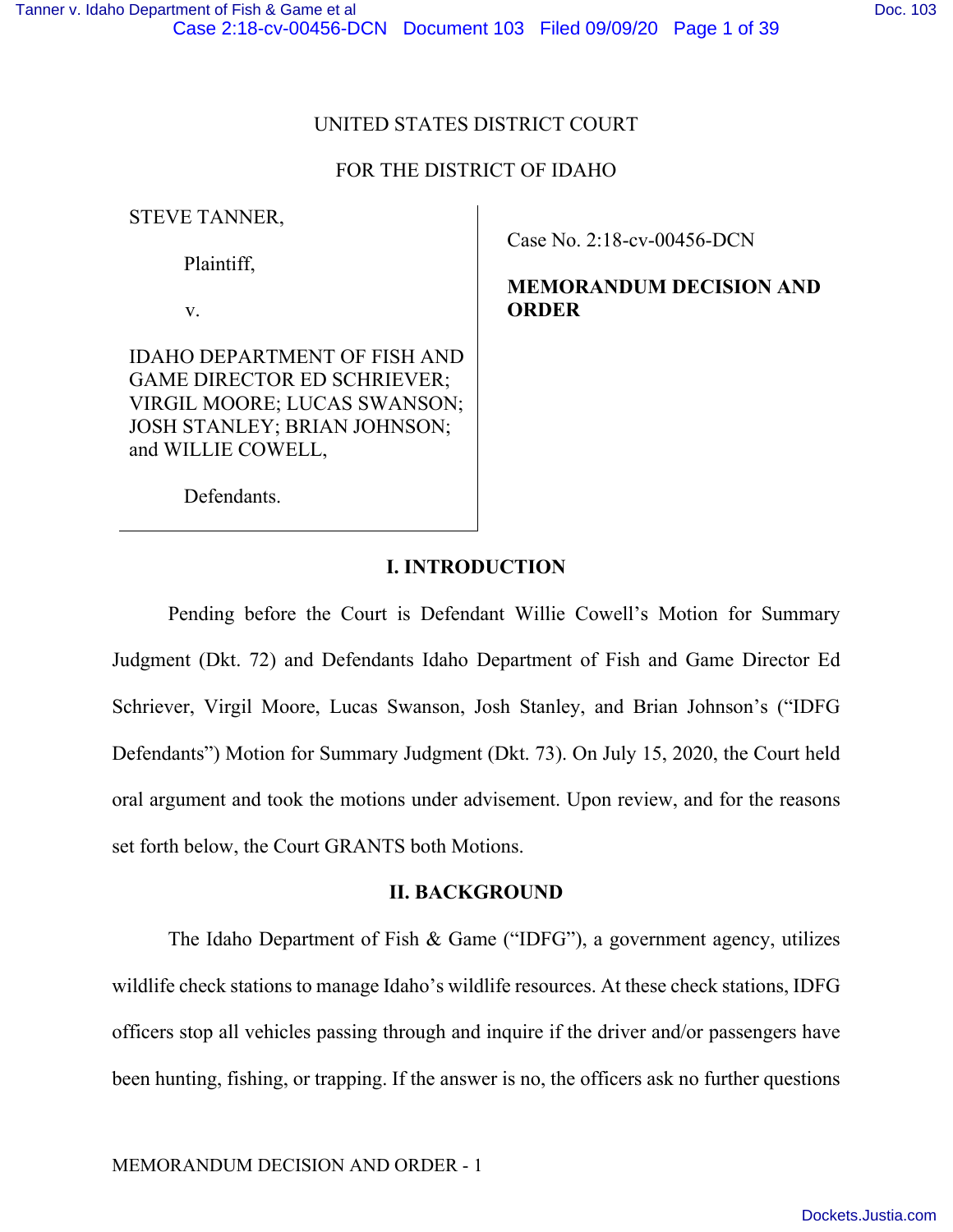## Case 2:18-cv-00456-DCN Document 103 Filed 09/09/20 Page 2 of 39

and the vehicle proceeds on its way. These stops rarely last longer than a few seconds. If the answer is yes, the officers spend a few minutes collecting data, receiving public input, and, if necessary, enforcing state laws that pertain to the management and conservation of wildlife resources.

During the daylight hours on November 18, 2017, Plaintiff Steve Tanner was working at his residence when he saw multiple IDFG vehicles drive north past his house. Tanner drove north, up Meadow Creek Road, and saw that IDFG had set up the Meadow Creek game check station. Dkt. 72-2, ¶ 4. Tanner parked his vehicle north of the check station and hiked the area trying to "investigate" and take photographs of the check station. Dkt. 72-2, ¶ 5. Tanner returned to his vehicle and headed home. It was now early evening and Tanner was travelling southbound on Meadow Creek Road in Boundary County, Idaho. At that time, Defendants Swanson, Stanley, and Johnson—employees of IDFG were operating a wildlife check station on Meadow Creek Road in the southbound lane. As Tanner approached the station, he bypassed it without stopping.

Swanson and Stanley pursued Tanner in their patrol vehicle for several miles with their overhead lights activated. Tanner eventually pulled into a gas station. Subsequently, Swanson placed Tanner in handcuffs and informed him that he was being placed under arrest. Swanson then turned Tanner over to Defendant Cowell of the Bonner's Ferry Police Department. Cowell placed Tanner in a different set of handcuffs, frisked him, and loaded him into his patrol vehicle. Swanson ultimately cited Tanner for failing to stop at the check station and for eluding a law enforcement officer. Charges were brought against Tanner in Idaho First Judicial Court, Magistrate Division, CR-2017-0001192, and were subsequently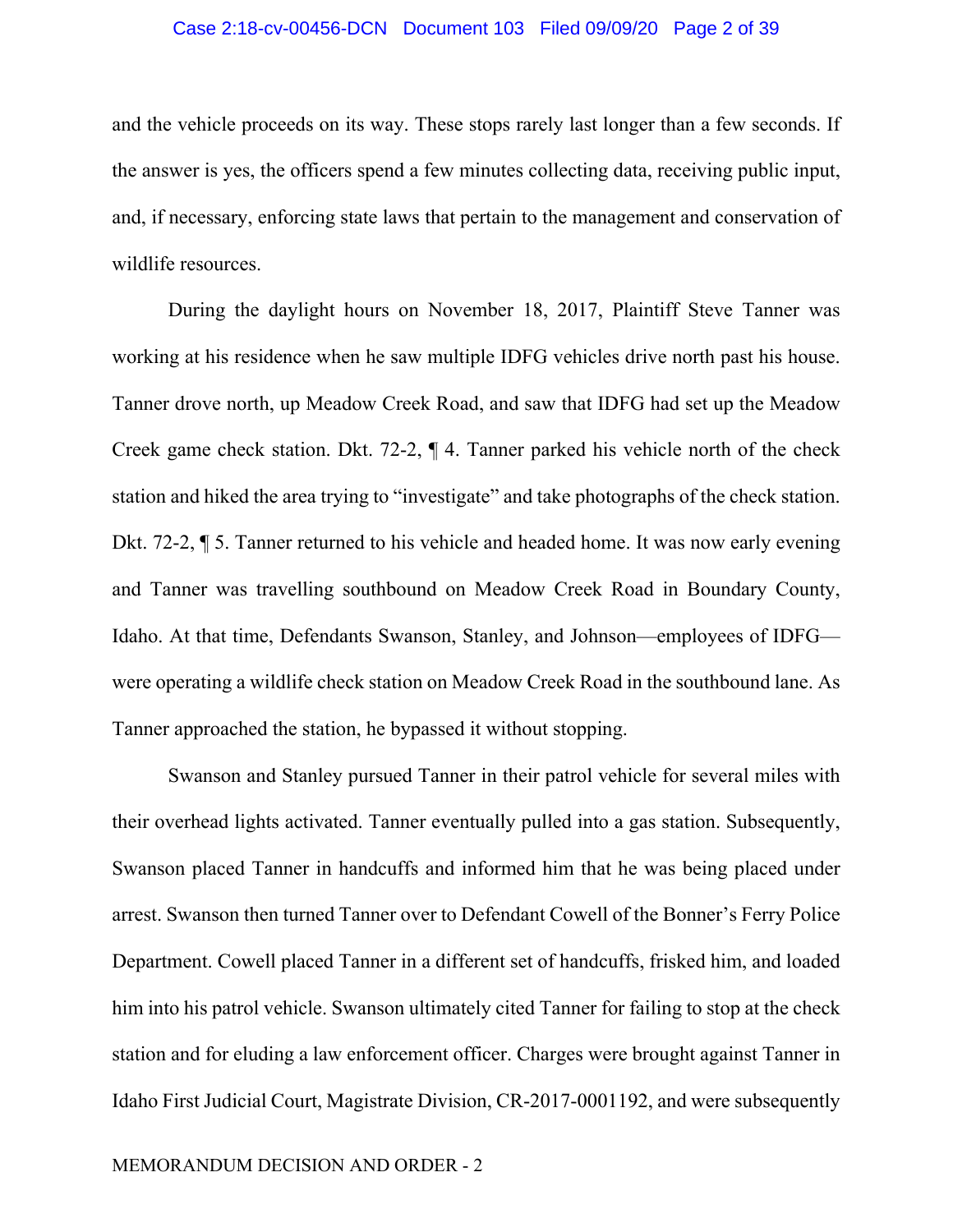## Case 2:18-cv-00456-DCN Document 103 Filed 09/09/20 Page 3 of 39

dismissed. No other charges were brought against Tanner. Specifically, Cowell did not charge Tanner with any crime.

On September 24, 2018, Tanner filed a civil suit in Idaho state court. Tanner alleged that the IDFG violated his constitutional rights when its police officers pulled him over and arrested him after he failed to stop at a wildlife check station. On October 17, 2018, Defendant Cowell removed the case to this Court pursuant to 28 U.S.C. §§ 1331, 1441(b), and 1446(b). On November 20, 2018, Tanner filed his Amended Complaint. Dkt. 4.

On December 27, 2019, Cowell and IDFG Defendants filed motions for summary judgment. Dkts. 72, 73. The day before, Tanner filed a motion to stay proceedings pending his appeal of this Court's denial of Tanner's Motion for a Preliminary Injunction. Dkt. 71. Before the Court could rule on Tanner's Motion to Stay Proceedings, the Ninth Circuit denied Tanner's interlocutory appeal, *Tanner v. Cowell*, 792 F. App'x 545, 545–46 (9th Cir. 2020), and the Court held Tanner's Motion to Stay moot, (Dkt. 81). The Court then ordered that summary judgment briefings resume. Dkt. 81.

On March 11, 2020, Tanner filed his opposition to both Cowell's and IDFG Defendants' motions for summary judgment (Dkt. 85); IDFG Defendants filed their reply on March 24, 2020 (Dkt. 88), as did Cowell (Dkt. 89).

## **III. LEGAL STANDARD**

Summary judgment is proper "if the movant shows that there is no genuine dispute as to any material fact and the movant is entitled to judgment as a matter of law." Fed. R. Civ. P. 56(a). This Court's role at summary judgment is not "to weigh the evidence and determine the truth of the matter but to determine whether there is a genuine issue for trial."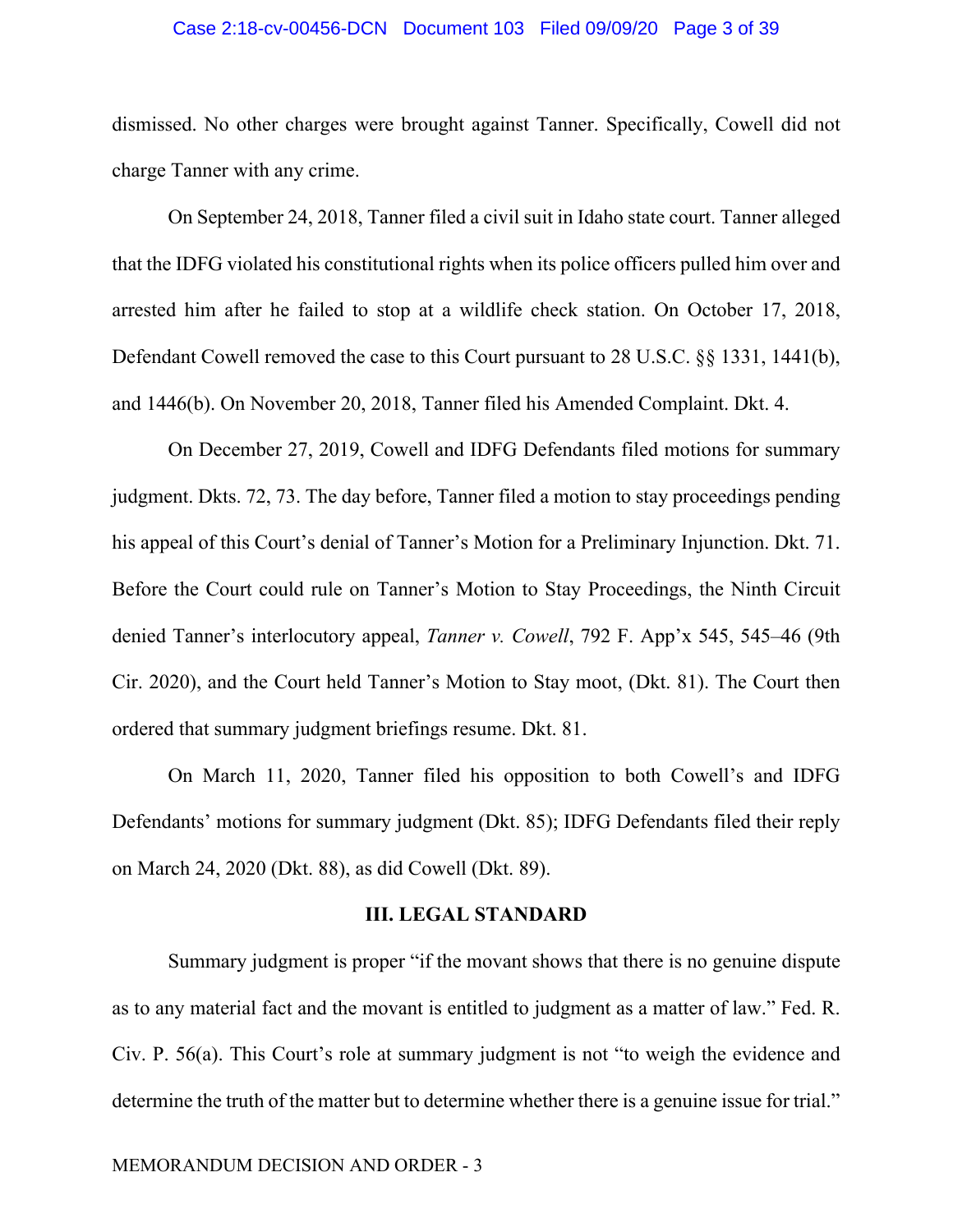*Zetwick v. Cty. of Yolo*, 850 F.3d 436, 441 (9th Cir. 2017) (citation omitted). In considering a motion for summary judgment, this Court must "view[] the facts in the non-moving party's favor . . . ." *Id.* To defeat a motion for summary judgment, the respondent need only present evidence upon which "a reasonable juror drawing all inferences in favor of the respondent could return a verdict in [his or her] favor." *Id.* (citation omitted).

Accordingly, this Court must enter summary judgment if a party "fails to make a showing sufficient to establish the existence of an element essential to that party's case, and on which that party will bear the burden of proof at trial." *Celotex Corp. v. Catrett*, 477 U.S. 317, 322 (1986). The respondent cannot simply rely on an unsworn affidavit or the pleadings to defeat a motion for summary judgment; rather the respondent must set forth the "specific facts," supported by evidence, with "reasonable particularity" that preclude summary judgment. *Far Out Prods., Inc. v. Oskar*, 247 F.3d 986, 997 (9th Cir. 2001).

## **IV. DISCUSSION**

Tanner asserts four causes of action in his Amended Complaint. Dkt. 4. Tanner's first cause of action is a 42 U.S.C. § 1983 claim against Defendants Swanson, Stanley, and Johnson for constitutional violations relating to his arrest after failing to stop at the IDFG wildlife check station. Tanner's second cause of action is a § 1983 claim against Defendant Moore for establishing a policy that allows for the use of roadblocks for wildlife check stations. Tanner's third cause of action is a § 1983 claim against Defendant Cowell, also relating to his arrest. Tanner's fourth cause of action is for declaratory judgment and injunctive relief; he seeks to enjoin Defendants from operating wildlife check roadblocks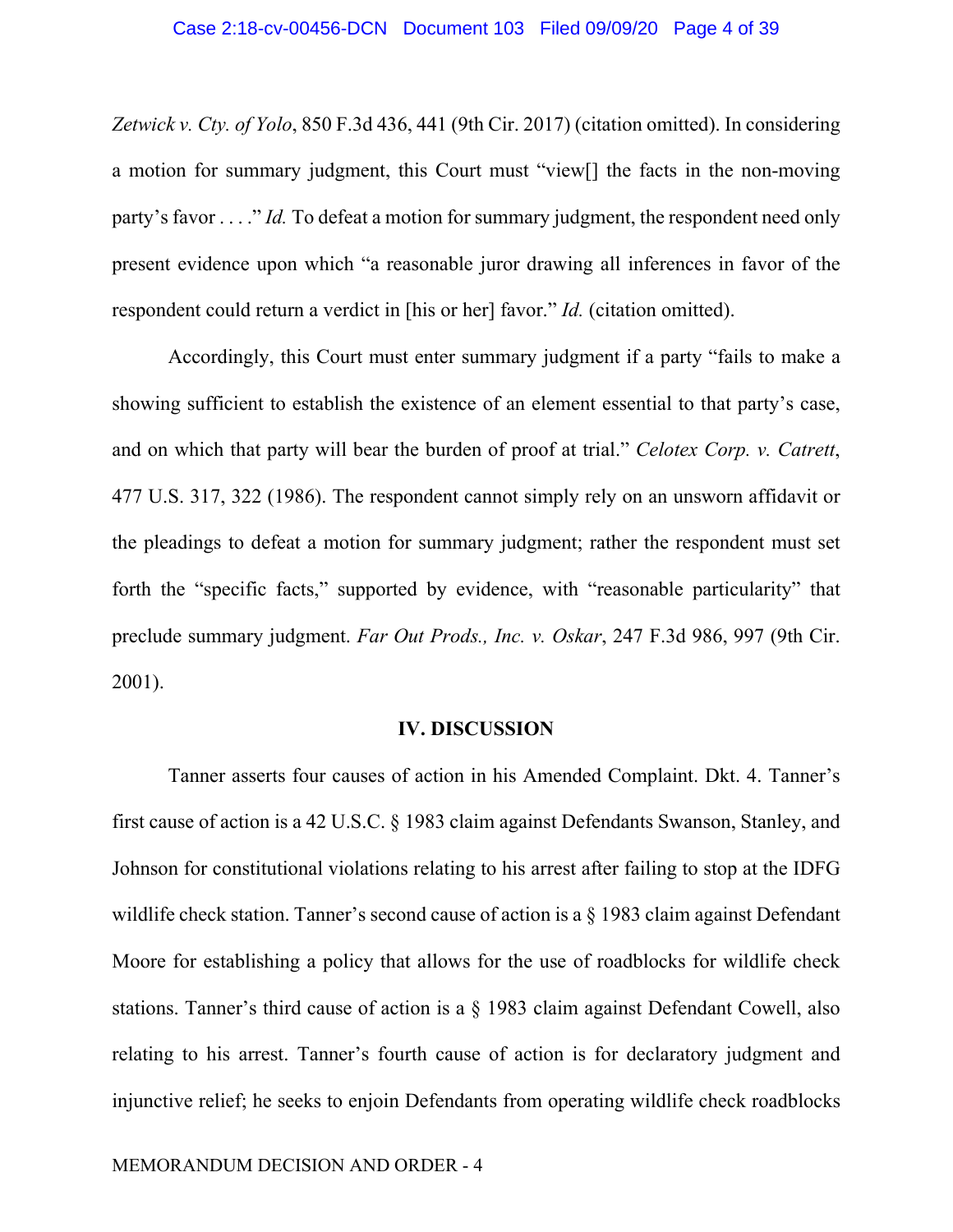## Case 2:18-cv-00456-DCN Document 103 Filed 09/09/20 Page 5 of 39

and to mandate that Defendants only stop fishermen, hunters, and trappers at wildlife check stations, rather than the public at large.

All the causes of action concern, to at least some degree, whether IDFG's wildlife checkpoints violated the Fourth Amendment and/or Article 1 § 17 of the Idaho Constitution. Much of the IDFG Defendants' summary judgment arguments turn on whether the use of check station roadblocks under Idaho Code § 36-1201 violates the Fourth Amendment, the Idaho Constitution, or Idaho Code § 19-621. *See generally* Dkts. 72, 73. Thus, the Court will first evaluate whether the wildlife check stations violate federal or state law before turning in detail to each of Tanner's individual causes of actions.

## **A. Legality of IDFG Wildlife Checkpoints**

## *1. Applicable State Law*

First, the parties dispute which statute is applicable in reviewing the legality of IDFG's checkpoints. Tanner alleges that IDFG's use of roadblocks at its wildlife checkpoints violates state law. He contends that Idaho Code § 19-621 grants appropriate executive branch officials the authority to establish roadblocks "only where it is reasonably believed that persons have broken the law," and roadblocks at routine wildlife checkpoint violate this statute. Dkt. 85, at 18. The IDFG Defendants move to dismiss on the grounds that that the wildlife checkpoints are "authorized by I.C. §§ 36-103(b), 36-1201(b), and regulations established thereunder," not § 19-621. Dkt. 73-1, at 6. The IDFG Defendants assert that state courts have affirmed the legislature's right to use routine check stations in *State v. Thurman*, 996 P.2d 309, 314 (Idaho Ct. App. 1999), and *State v. Medley*, 898 P.2d 1093, 1097 (Idaho 1994).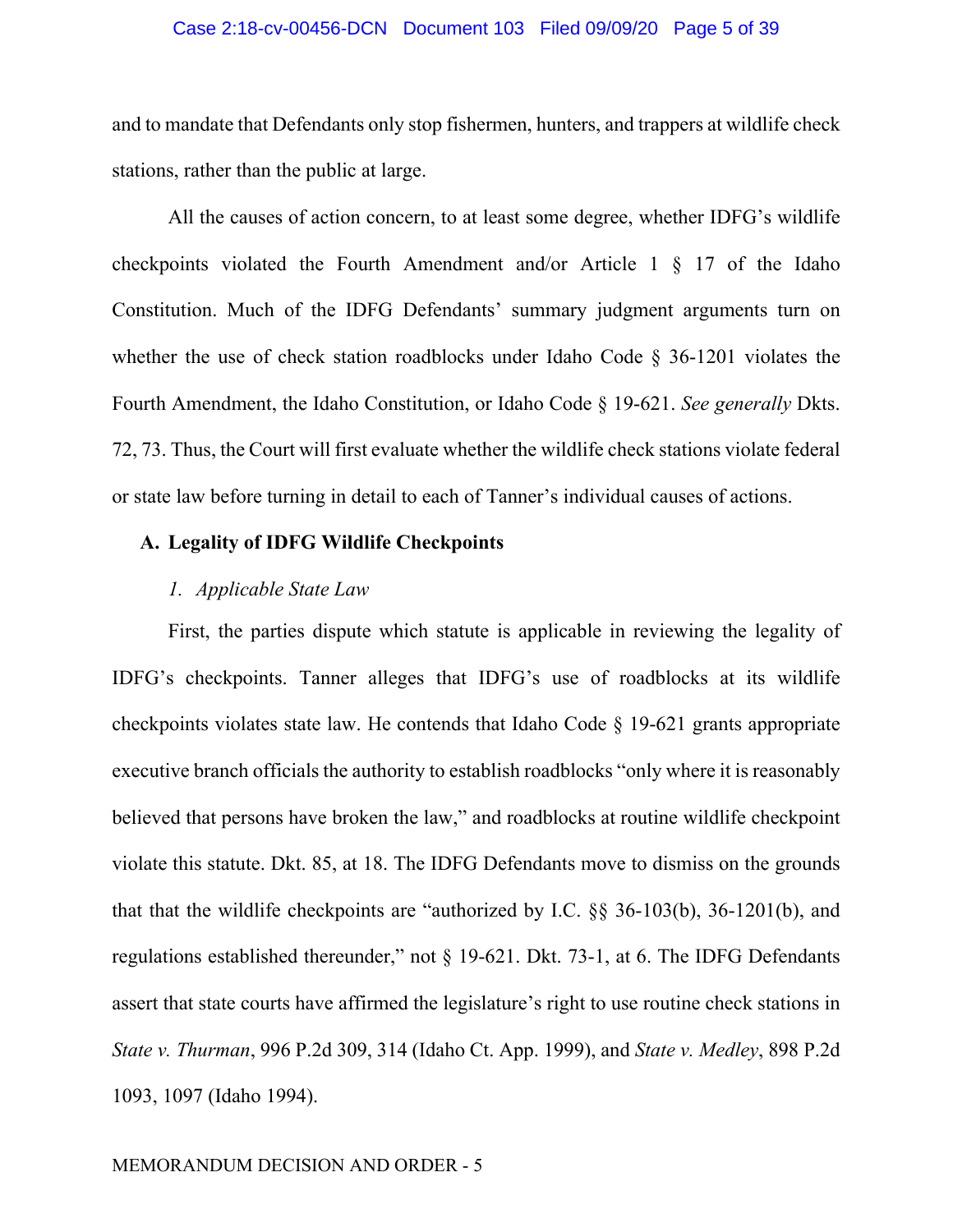## Case 2:18-cv-00456-DCN Document 103 Filed 09/09/20 Page 6 of 39

In *Medley*, the court determined the wildlife checkpoint stop at issue violated the Fourth Amendment of the U.S. Constitution. *Medley*, 898 P.2d at 1099 (holding unconstitutional a *non-*routine IDFG fish and game check station in which the IDFG officer in charge of the station issued a "blanket invitation" to any additional law enforcement agency that wished to participate so that violations of laws not pertaining to fish and game (and in no way related to advancing the public's interest in wildlife management) could be detected). In its ruling, the Idaho Supreme Court noted, "[i]n *State v. Henderson*, 756 P.2d 1057 (Idaho 1988), we expressed no view as to whether fish and game roadblocks complied with state constitutional requirements." *Medley*, 898 P.2d at 1099. Thus, the *Medley* court determined it, too, would express no view on whether the wildlife checkpoint stop complied with *state* constitutional requirements, as it had already held it did not comply with federal constitutional requirements. However, the *Medley* court did state that "the legislature has provided statutory authority supporting the use of check stations maintained by the Department for the purpose of checking fish and game licenses and lawful possession of wildlife. I.C. § 36-1201" *Id*. at 1097. It cited to § 36-1201, not § 19-621, to support its statement that IDGF was statutorily authorized to use wildlife check stations.

In *Thurman*, the Idaho Court of Appeals upheld the use of a wildlife checkpoint station as constitutional under state and federal law. 996 P.2d 309. The *Thurman* court began its analysis by definitively stating "[t]he Idaho legislature has provided statutory authority to the Idaho Department of Fish and Game to conduct routine check stations. I.C. § 36–103(b); I.C. § 36–1201(b)." *Thurman,* 996 P.2d at 313. In that case, the IDFG check station was set up "on a straight stretch of roadway" and the IDFG officer "parked his truck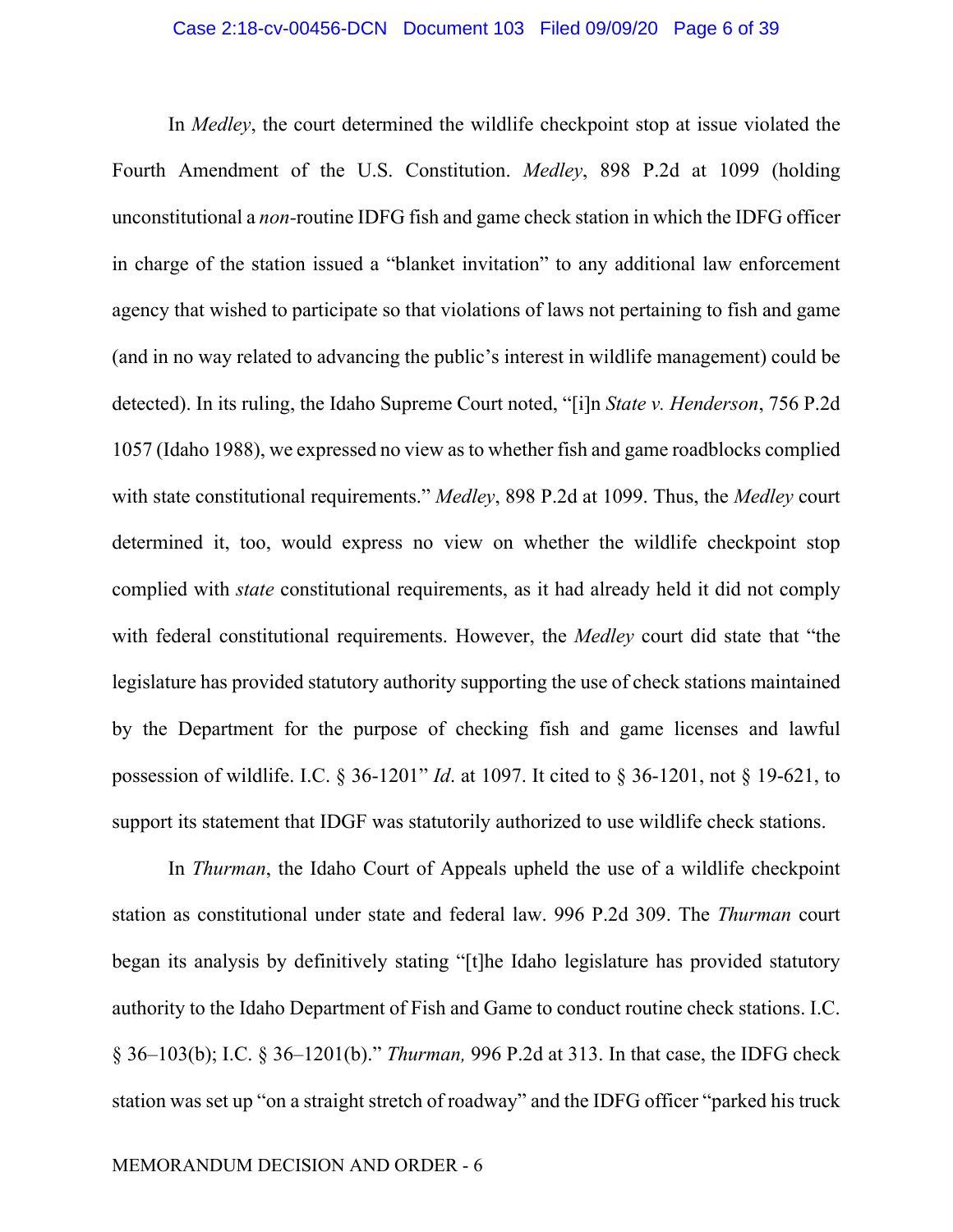perpendicular to the roadway[.]" *Id.* at 314. While the *Thurman* court never used the term "roadblock" in referring to the impromptu checkpoint, it positively cited to an Oregon case upholding the use "where a fish and game roadblock was conducted to check hunters' compliance with game laws." *Id*. at 316 (citing *State v. Tourtillott,* 618 P.2d 423, 430 (Or. 1980)).

Idaho Code § 19-621 was enacted in 1957. S.L. 1957, ch. 31, § 2. Both *Thurman*  and *Medley* were issued decades after § 19-621's enactment. Neither case offer any indication that § 19-621 applies to IDFG check stations—roadblocks or otherwise. Rather, they both assert that  $\S$  36-1201 is the controlling statutory authority governing the implementation and use of such checkpoints. Therefore, the Court abides by Idaho Supreme Court precedent and finds that wildlife checkpoints, whether "roadblocks" or otherwise, maintained by IDFG are authorized by § 36-1201 for the purpose of checking fish and game licenses and lawful possession of wildlife. Idaho Code § 19-621 is not relevant in this case.

Finding § 36-1201 is the applicable law, the Court turns next to whether the way IDFG operates the wildlife checkpoints under § 36-1201 is constitutional.

*2. Constitutionality of the Wildlife Checkpoints Under the Fourth Amendment of the U.S. Constitution* 

Idaho Code § 36-1201 states that "[n]o fisherman, hunter or trapper shall refuse or fail to . . . [s]top and report at a wildlife check station encountered on his route of travel when directed to do so by personnel on duty." Tanner challenges the constitutionality of IDFG's use of check stations, arguing that utilizing roadblocks primarily for law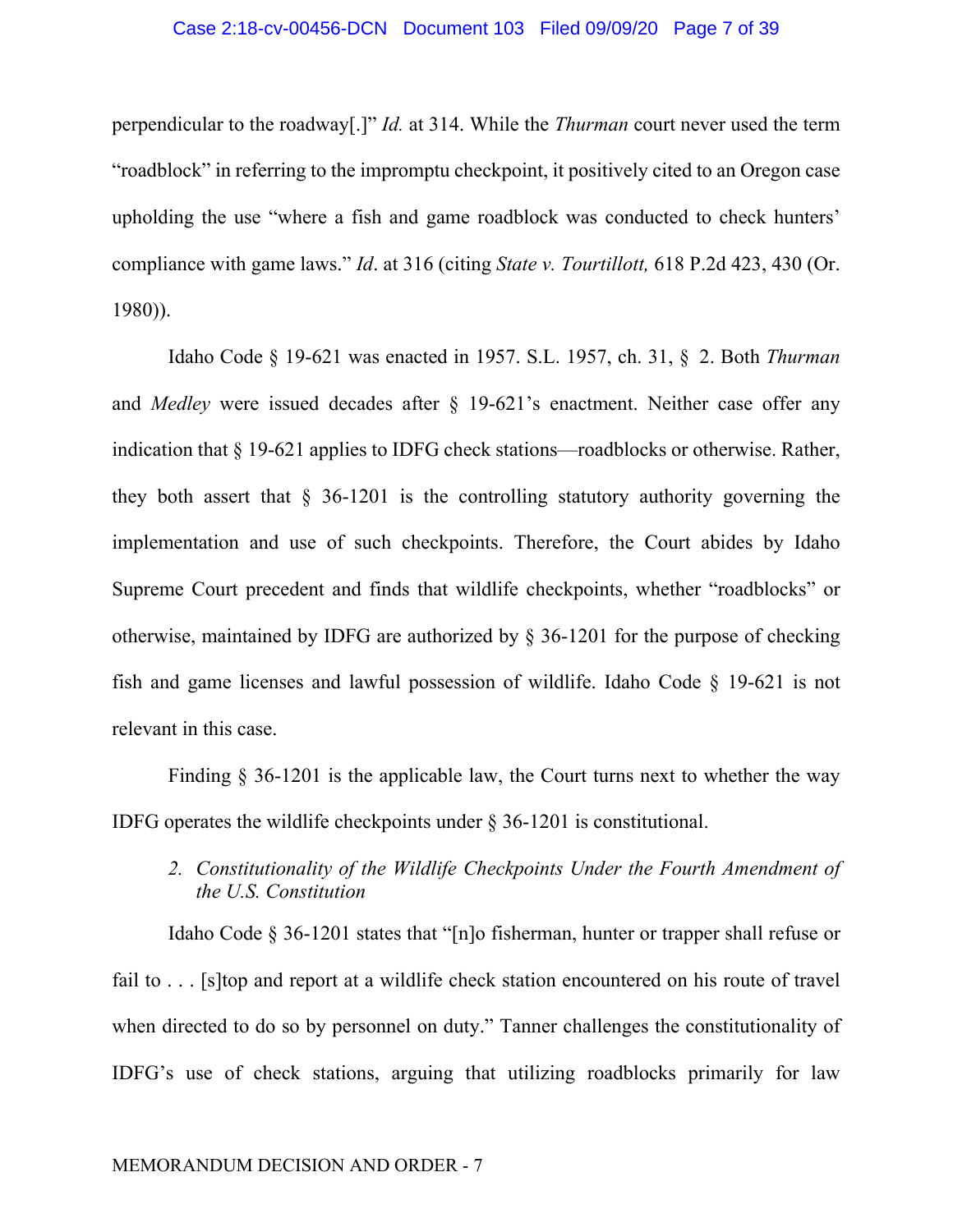## Case 2:18-cv-00456-DCN Document 103 Filed 09/09/20 Page 8 of 39

enforcement purposes violates the Fourth Amendment and its state counterpart—Article I, Section 17 of the Idaho Constitution. Tanner claims that the plain language of  $\S 36-1201$ does not give IDFG authority to stop citizens, such as himself, who are not fishermen, hunters, or trappers. Dkt. 85. As such, he believes that an unreasonable seizure occurs whenever IDFG stops one of these "non-sportsmen" citizens at wildlife check stations. Dkt. 85, at 2.

"The Fourth Amendment applies to all seizures of the person, including seizures that involve only a brief detention short of traditional arrest." *U.S. v. Brignoni-Ponce*, 422 U.S. 873, 878 (1975). "[S]topping an automobile and detaining its occupants constitute a 'seizure' within the meaning of [the Fourth] Amendment[], even though the purpose of the stop is limited and the resulting detention is quite brief." *Delaware v. Prouse*, 440 U.S. 648, 653 (1979). Thus, checkpoint station stops, such as the wildlife check station here, constitute a seizure under the Fourth Amendment.

Not every seizure, however, violates the Fourth Amendment—only unreasonable seizures do. The Ninth Circuit applies the following two-step analysis to determine reasonableness applicable to Fourth Amendment checkpoint cases:

First, the court must determine whether the primary purpose of the checkpoint was to advance the general interest in crime control. If so, then the stop is per se invalid under the Fourth Amendment.

If the checkpoint is not per se invalid as a crime control device, then the court must judge the checkpoint's reasonableness, hence, its constitutionality, on the basis of the individual circumstances. This requires consideration of the gravity of the public concerns served by the seizure, the degree to which the seizure advances the public interest, and the severity of the interference with individual liberty.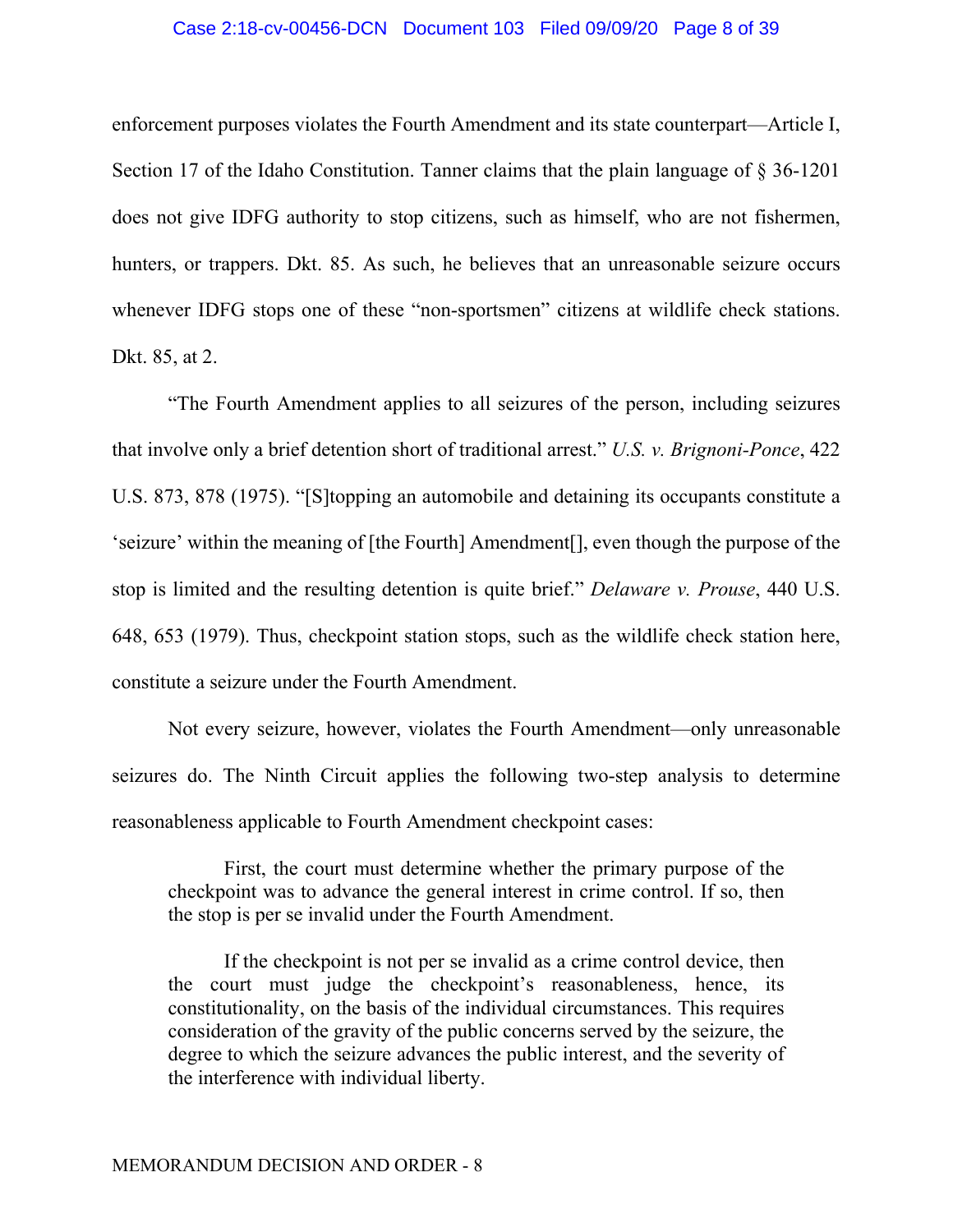*U.S. v. Fraire*, 575 F.3d 929, 932 (9th Cir. 2009) (internal quotation marks and citations omitted).

## a. Primary Purpose of Wildlife Check Stations

First, the Court must determine whether the IDFG wildlife check stations are general crime control devices. According to a policy statement issued by the IDFG, the purpose of wildlife check stations is "[t]o effectively manage the state's wildlife resources" by making field contacts with sportsmen, collecting biological and harvest data to support wildlife management plans, receiving public input, and enforcing state laws and rules. Dkt. 30-2, at 1.

Tanner argues that the primary purpose of wildlife check stations "is indistinguishable from the general interest in crime control . . . ." Dkt. 85, at 9. To support his position, Tanner cites *Indianapolis v. Edmond*, 531 U.S. 32 (2000), in which the Supreme Court held that the narcotics checkpoints at issue were per se unconstitutional because the checkpoints' primary purpose was crime control. "We cannot sanction stops justified *only* by the generalized and ever-present possibility that interrogation and inspection may reveal that any given motorist has committed some crime." *Edmond*, 531 U.S. at 44 (emphasis added); *see also Henderson*, 756 P.2d, at 1063–64 (stating that absent individualized suspicion of wrongdoing or prior legislative or judicial approval to establish such roadblocks, "roadblocks established to apprehend drunk drivers cannot withstand constitutional scrutiny").

Tanner asserts that because (1) the wildlife check station on Meadow Creek Road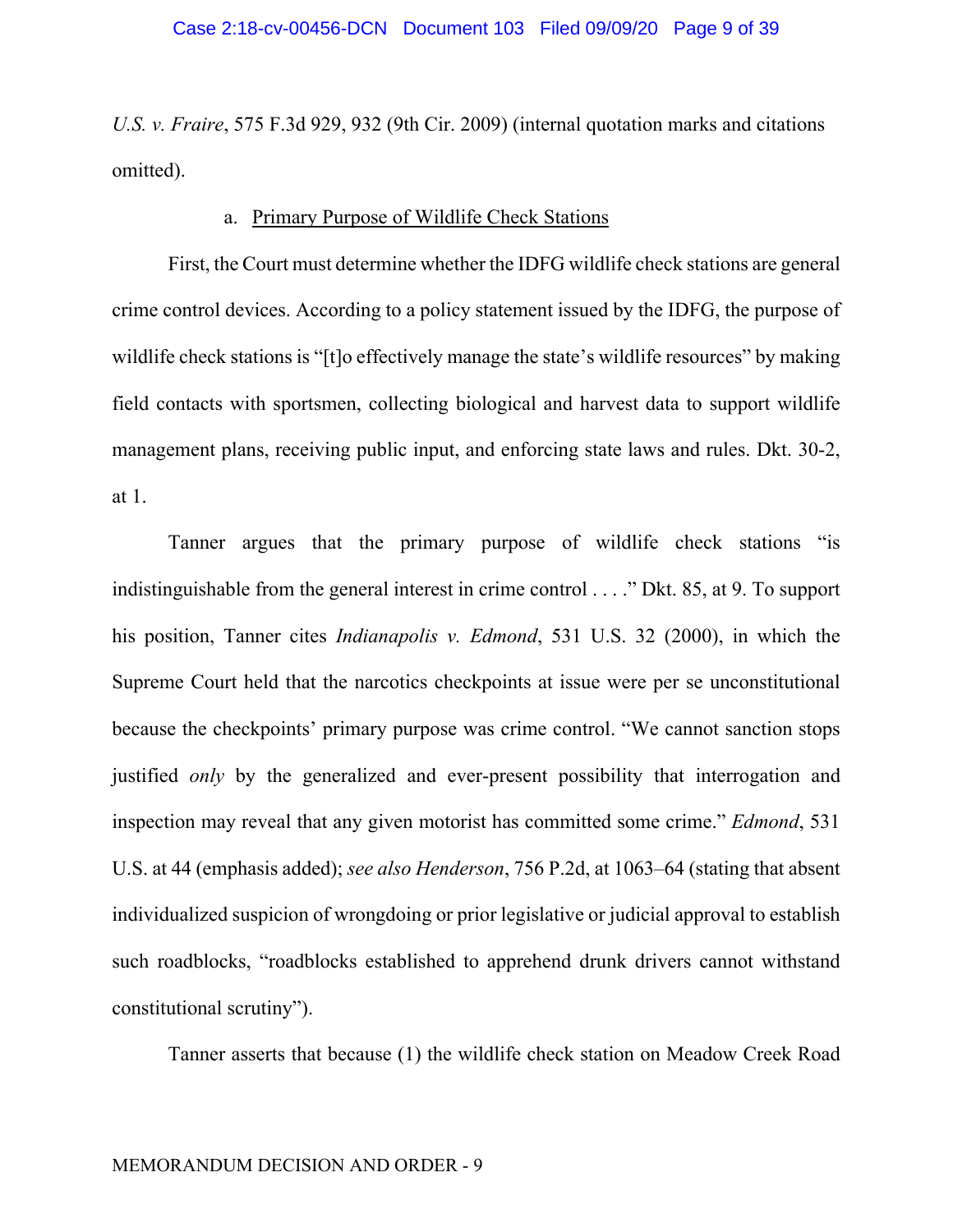was staffed by IDFG officers and not biologists;<sup>1</sup> (Dkt. 85) (2) the officers detected a hunter who killed a deer without the proper tag (Dkt. 31-2,  $\P$ 8); (3) Tanner was arrested for failing to stop at the checkpoint, investigated for a DUI, and subsequently arrested for a DUI and obstructing an officer in the line of duty (Dkt. 85); and (4) all of these "ordinary law enforcement violations spring from the IDFGs [sic] enforcement game check stations designed primarily for the interdiction of illegal hunting," its primary purpose is for general law enforcement purposes (Dkt. 85, at 10–11).

To the contrary, there is compelling authority that the primary purpose for wildlife check stations is not for general law enforcement. In *Fraire*, the Ninth Circuit held that a wildlife checkpoint stationed at the entrance to a national park was not per se invalid because its primary goal was prevention of illegal hunting activity, not conducting arrests, and that there was a "close connection between the checkpoint and the harm it was seeking to prevent." *Fraire*, 575 F.3d at 933. Though wildlife check stations may certainly lead to the enforcement of criminal statutes, "the use of law enforcement techniques does not automatically transform [them] into a crime control device for Fourth Amendment purposes." *Id*. Idaho courts have also held that routine IDFG wildlife check stations primarily serve compelling state interests other than crime control. *See Medley*, 898 P.2d at 1097 (holding the state of Idaho "has a compelling interest in the management and

<sup>&</sup>lt;sup>1</sup> Tanner claims IDFG operates two types of check stations: management check stations staffed by biologists, and impromptu enforcement check stations staffed by conservation officers. Dkt. 85. The former, he argues, primarily gather biological data to help manage wildlife, while the latter primarily enforces Idaho wildlife laws. *Id*.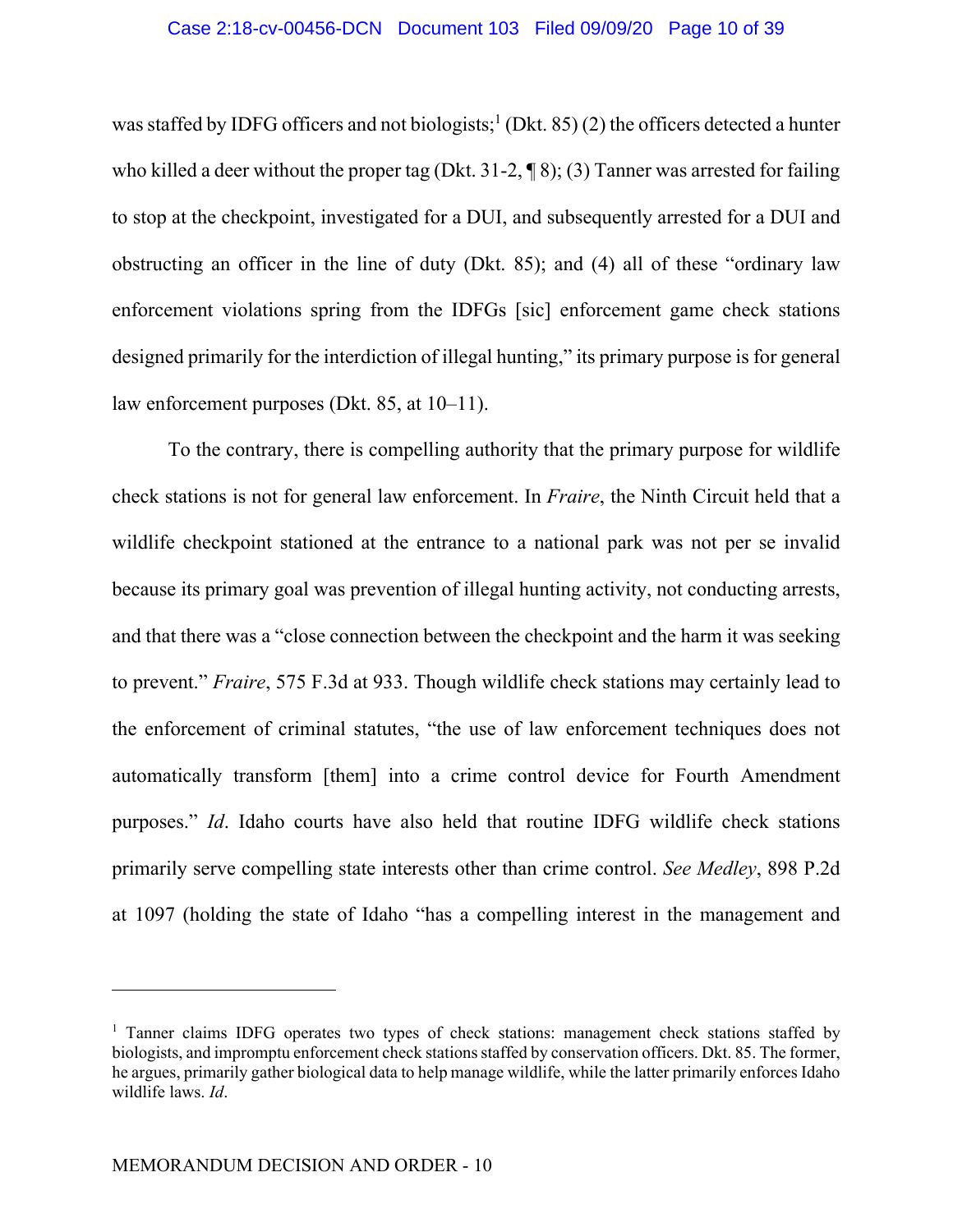## Case 2:18-cv-00456-DCN Document 103 Filed 09/09/20 Page 11 of 39

conservation of its natural resources, including wildlife"); *Thurman*, 996 P.2d at 314 (stating that wildlife is "a resource to be preserved, protected, perpetuated and managed . . . ").

Like the wildlife checkpoints in *Fraire* that were closely connected to the goal of preventing illegal hunting, the IDFG check stations here are closely connected to the goal of effectively managing the state's wildlife resources. Even if biologists do not collect biological data at these check stations, the check stations still advance the IDFG's primary purpose to "[m]ake field contact with anglers, hunters, and trappers to collect . . . harvest data to support evaluation and development of wildlife management plans and programs." Dkt. 30-2, at 1. The fact that officials may use law enforcement techniques at these check stations does not transform the check station's primary goal of effective wildlife management into crime control. Unlike the narcotics checkpoints in *Edmond* (or the drunk driving checkpoints in *Henderson*) that were justified only by the possibility that an inspection might reveal any given motorist has committed a crime, the IDFG wildlife check stations' primary justification is narrowly focused to advance the public's interest in wildlife preservation and management and not to advance general law enforcement. Thus, the Court finds that the IDFG wildlife check stations are not general crime control devices and that Idaho Code § 36-1201 is not per se invalid.

# b. Reasonableness of Utilizing Wildlife Check Stations to Manage the State's Wildlife Resources

Next, the Court must determine the check station's "reasonableness, hence, its constitutionality, on the basis of the individual circumstances." *Fraire*, 575 F.3d at 932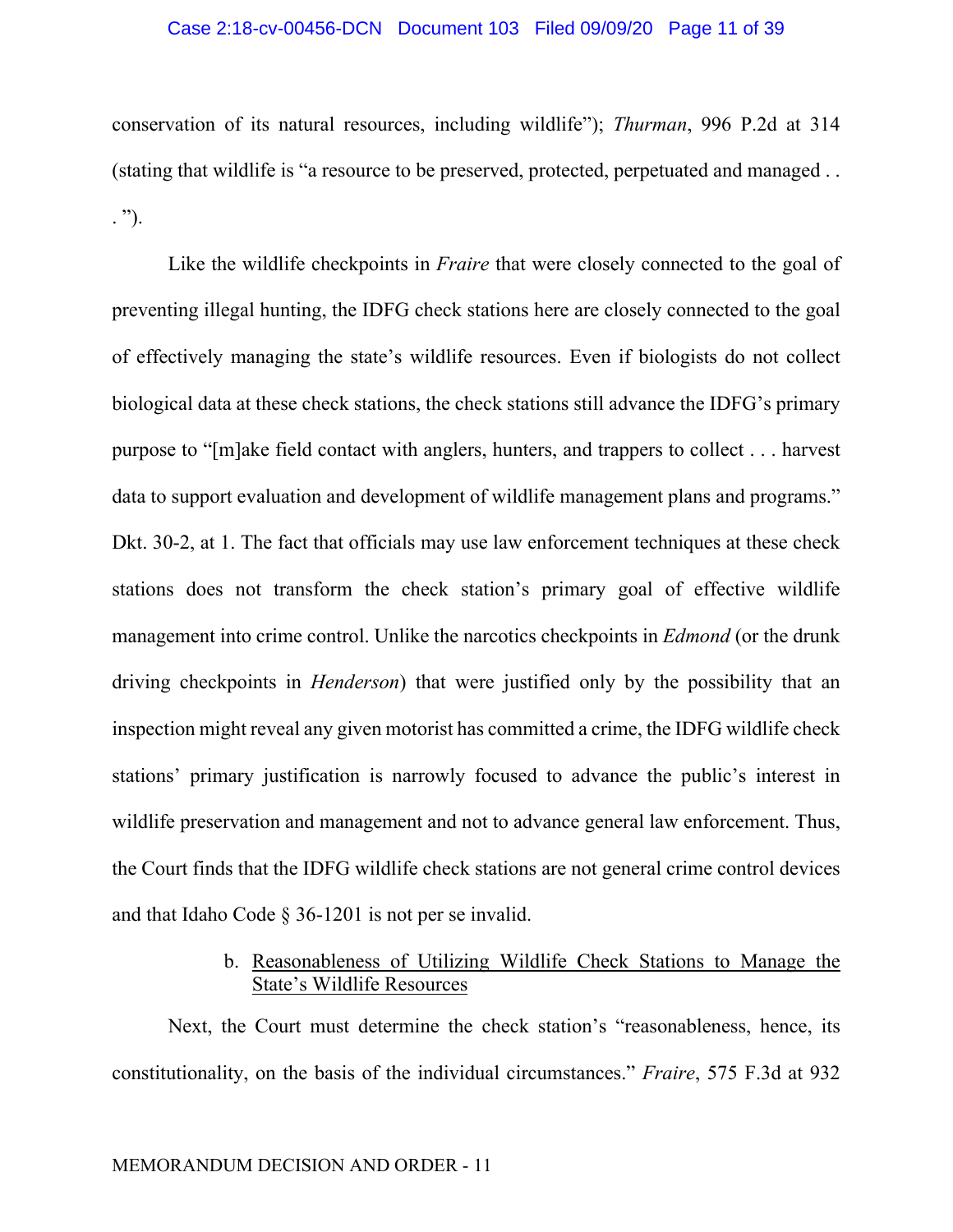#### Case 2:18-cv-00456-DCN Document 103 Filed 09/09/20 Page 12 of 39

(citation omitted). This considers "the gravity of the public concerns served by the seizure, the degree to which the seizure advances the public interest, and the severity of the interference with individual liberty." *Id.* (quoting *Illinois v. Lidster*, 540 U.S. 419, 427  $(2004)$ ).

The first consideration is the gravity of public concerns served by wildlife check stations. The Court finds that Idaho has a compelling interest in the management and conservation of its natural resources, including wildlife. This interest is not only codified in Idaho Code § 36-103, but has also been acknowledged by the Idaho Supreme Court. *See Medley*, 898 P.2d at 1097 ("[F]ish and game violations are matters of grave public concern which justify minimal intrusion into the public's right of privacy.").

The second consideration is the degree to which wildlife check stations advance the public interest. The Idaho Supreme Court has stated, "*Routine* fish and game check stations are indeed an effective method for advancing [public] interest . . . . Requiring conservation officers, under these circumstances, to have probable cause before stopping suspected violators would be an enormous burden." *Medley*, 898 P.2d at 1097–98.

The Court agrees with both this conclusion and its reasoning. IDFG has operated a check station at the same place on Meadow Creek Road on multiple occasions and when hunters were often present. Dkt. 72-2,  $\P$  1; Dkt. 73-3,  $\P$  $\P$  1, 4. These routine check stations are designed to quickly and efficiently gather the necessary information to assist in maintaining, protecting, and conserving Idaho's wildlife. Dkt. 72, ¶ 3; Dkt. 73-3, ¶¶ 9–10. The Court finds that the IDFG wildlife check stations advance the public interest to a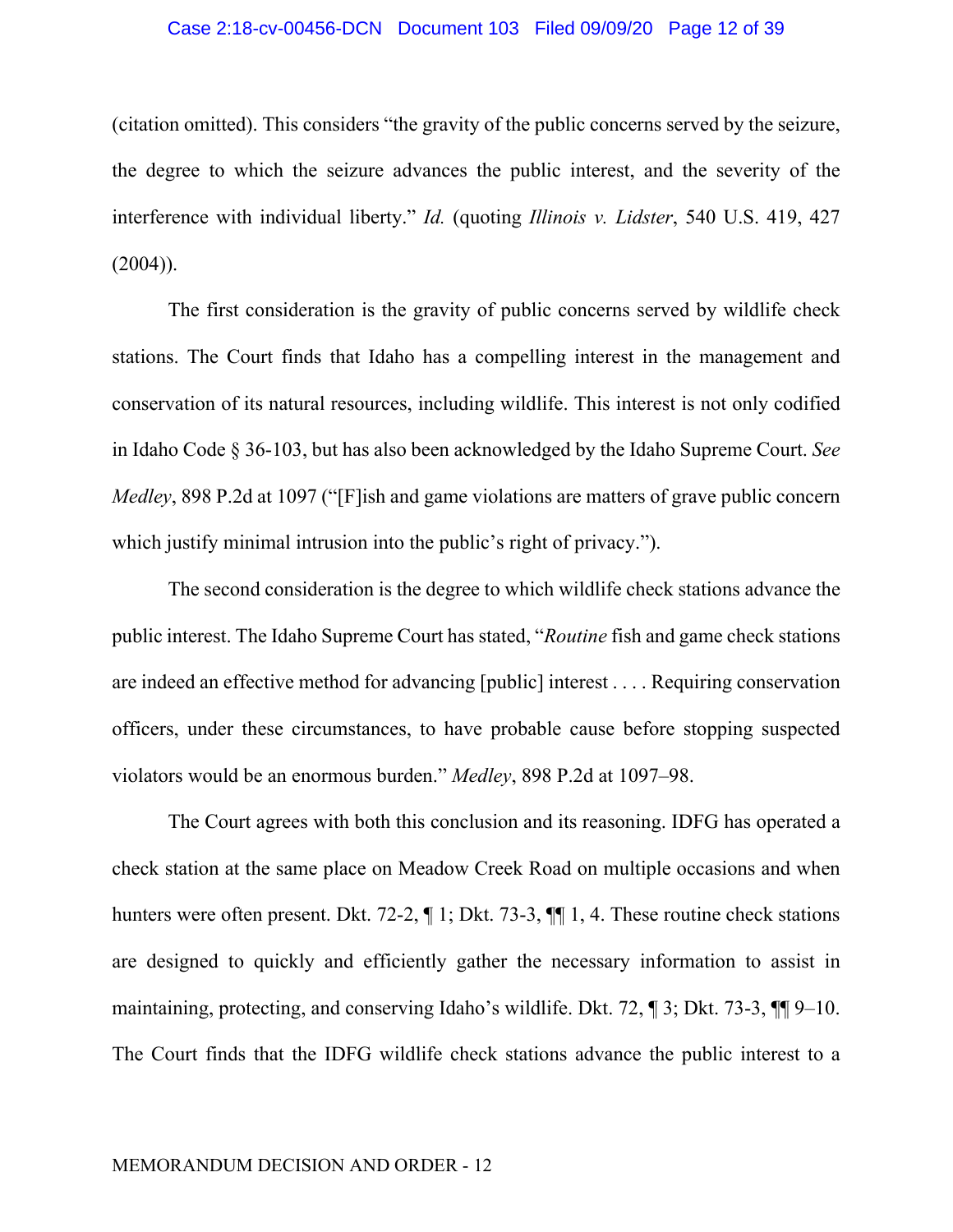significant degree.<sup>2</sup>

The third and final consideration is the degree to which the severity of the wildlife check station interferes with individual liberty. This factor is broken into two subparts: an objective part and a subjective part. *Fraire*, 575 F.3d at 934. The objective part focuses on the "duration of the seizure and the intensity of the investigation." *Id.* Here, the duration of the stops at IDFG check stations vary from a few seconds if the passengers have not engaged in hunting, fishing, or trapping (Dkt. 72-2, ¶ 3; Dkt. 73-3, ¶ 8), to a few minutes if the passengers have engaged in such activities (Dkt. 73-3, ¶ 9).

Tanner does not dispute the duration of the stops were reasonable. Instead, he argues that it is an invasion of privacy to stop *non-sportsmen* in order to "question hunters, check their licenses, inquire about game taken, inspect game in hunters' possession, and collect biological data." Dkt. 85, at 22. However, the IDFG check stations do not subject nonsportsmen to license checks, game inspections, or collecting biological data. The only inquiry that occurs for non-sportsmen is whether the passengers have been hunting or fishing. If the answer is no, "no further questions would be asked and the vehicle would be sent on its way . . . ." Dkt. 73-3, ¶ 8. Without such questioning, it is unclear how IDFG officials would be able to determine who are sportsmen subject to Idaho Code § 36-1201

<sup>&</sup>lt;sup>2</sup> Tanner does not dispute the effectiveness of the IDFG check stations at maintaining and protecting Idaho's wildlife but argues that the check stations "do not educate or take public input" and that they "do not [disseminate] educational material" as was done at the wildlife checkpoint in *Fraire*. Dkt. 85, at 12. Even if educating the public and receiving public input were required elements for advancing public interest, the Court disagrees with Tanner's assertion. At a minimum, these brief stops at IDFG check stations educate both sportsmen and non-sportsmen about Idaho's values and efforts to maintain and preserve wildlife in the state.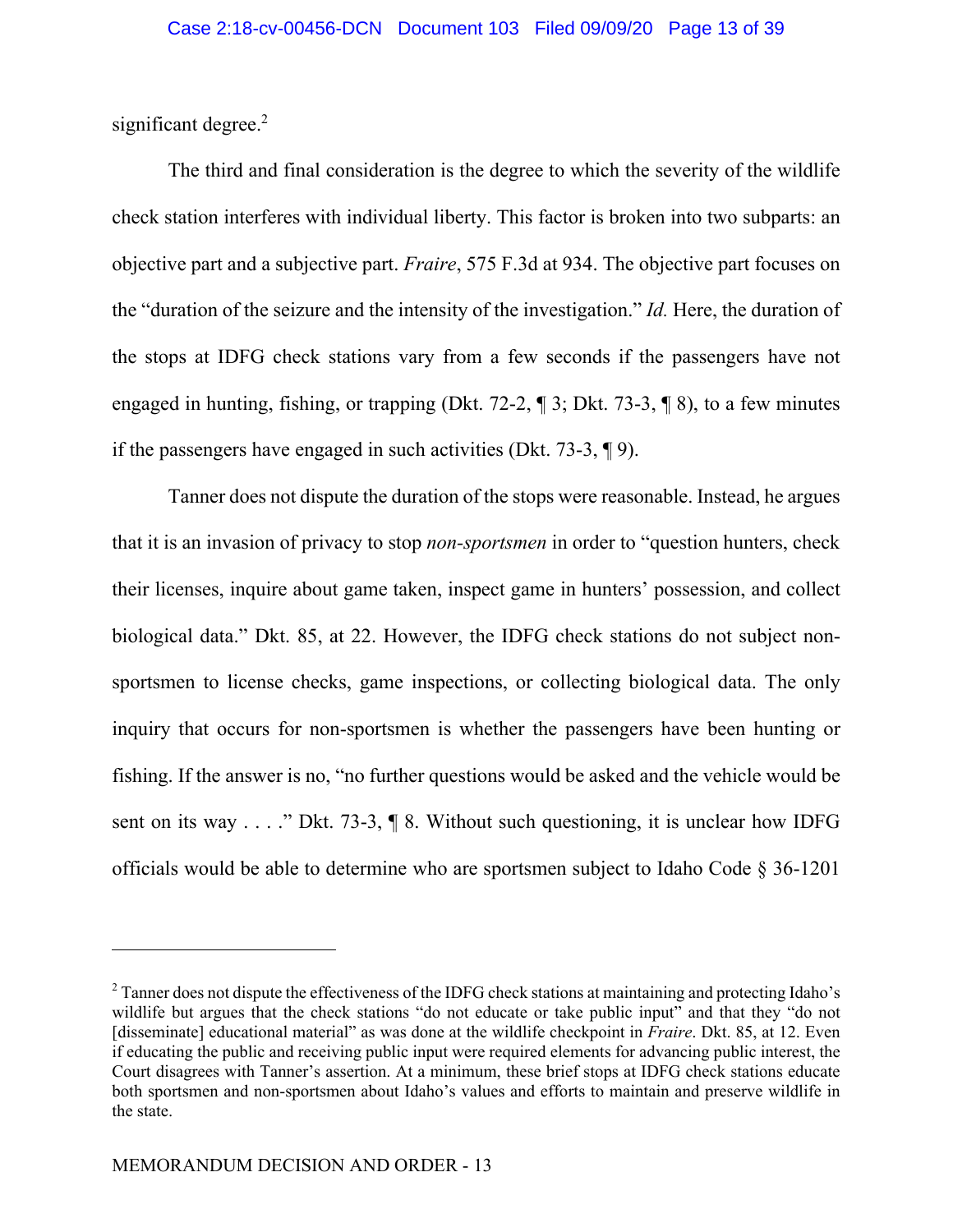## Case 2:18-cv-00456-DCN Document 103 Filed 09/09/20 Page 14 of 39

and who are not; IDFG distinguishes between the two categories quickly through a brief, concise inquiry.

In this case, there technically was no seizure because Tanner bypassed the wildlife check station.<sup>3</sup> Had he stopped, the duration of the seizure likely would have been only a few seconds because Tanner is not a hunter, fisher, or trapper, and was not engaged in such activities that day. Tanner would only have needed to answer the officer's first question in the negative and he would have been sent on his way. Tanner has submitted no evidence that non-sportsmen are delayed more than a few seconds to confirm they are not a "hunter, fisher, or trapper" subject to the additional search and seizure procedures authorized under Idaho Code § 36-1201. Therefore, the Court finds that the duration of the seizure and intensity of the IDFG wildlife checkpoint investigation of non-sportsmen is minimal and reasonable.

The second part of this factor—the subjective part—focuses on "the fear and surprise engendered in law-abiding motorists by the nature of the stop." *Fraire*, 575 F.3d at 934. Tanner asserts that the manner in which the wildlife check station was operated was unsafe, being located on a sharp curve, after sunset,<sup>4</sup> and operated by officers who were

<sup>&</sup>lt;sup>3</sup> Tanner asserts in his response to the Motions for Summary Judgment that he had been stopped at similar IDFG checkpoints on November 20, 2010, and November 8, 2014. Dkt. 85, at 2–3.

<sup>&</sup>lt;sup>4</sup> According to Tanner's Second Amended Complaint, sunset occurred at 4:01 PM on the day in question, and that Tanner drove around the IDFG check station at approximately 4:20 PM. Dkt. 66, ¶¶ 14–15.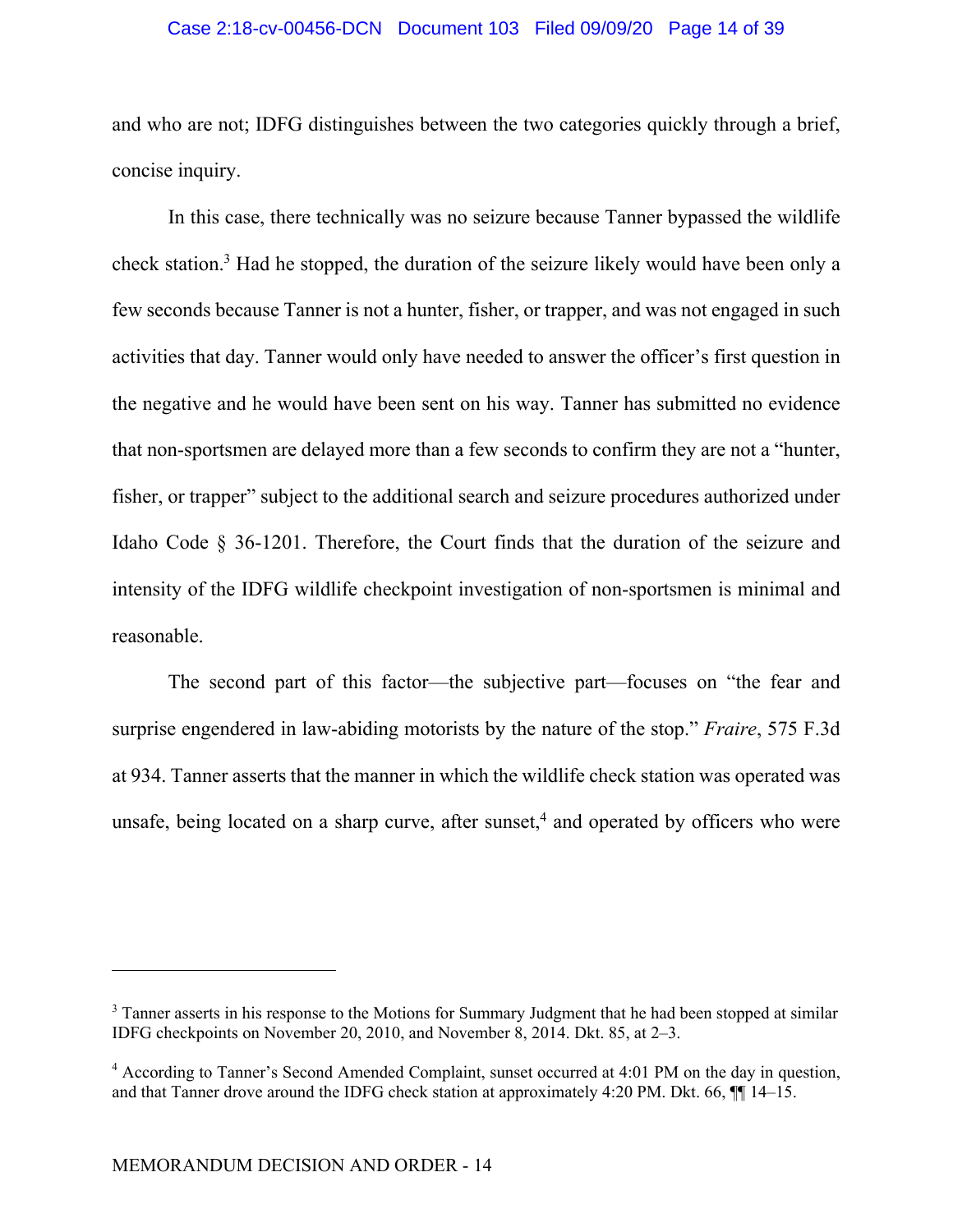not wearing proper reflective safety apparel.<sup>5</sup> Dkt. 85. According to Tanner:

[Tanner], driving south, approached the [check station] area, passing two signs warning of a check station ahead. The signage did not warn of a *stop* ahead, nor did the signage inform those persons who were required to stop at the check station, as required by [Idaho Code] 19-622, and 36-1201. (Photo Exhibit  $CC$ <sup>6</sup> [Tanner] continued slowing as he rounded the first corner when a flashing blue light, located about 30 feet north of the roadway, was activated for about 2-3 seconds. The curved section of the road precluded the oncoming traffic from seeing the check station roadblock until they rounded the corner about 300 feet away. [Tanner] continued to slow his vehicle, and when he was about 150 feet from the sharp corner, the flashing blue light was turned off. [Tanner] proceeded, at a safe speed . . . , around a stopped vehicle in his lane and continued south. There was no lighting to light the area, no one was directing traffic at this [check station], and no sign directed [Tanner] to stop.

Dkt. 85, at 4.

As a general matter, "[t]he subjective intrusion from a checkpoint stop is significantly less than other types of seizures, such as random stops." *Fraire*, 575 F.3d at 934. In *Fraire*, the court held the subjective intrusion of the national park checkpoint was minimal because "[t]he checkpoint was accompanied by signs announcing it, the rangers operating it were uniformed, and all approaching vehicles were stopped." *Id.* Similarly, in *Thurman*, the Idaho Court of Appeals found that although some of the wildlife checkpoint stops occurred in the dark, the reflective warning signs and blue flashing light alerted

<sup>&</sup>lt;sup>5</sup> Based on these assertions, it appears Tanner is making a separate "as-applied" challenge to  $\S 36$ -1201 due to the unsafe manner in which this particular wildlife check station was operated. Accordingly, the Court does not consider these assertions as a separate constitutional attack, but only as evidence of the severity of this wildlife check station's subjective intrusion.

<sup>&</sup>lt;sup>6</sup> Exhibit CC as provided by Tanner is an undated photograph of an IDFG sign that reads, "STOP IDAHO DEPT OF FISH & GAME CHECK STATION." Dkt. 85-10, at 2. No affidavit accompanies the photograph attesting to where or when the photograph of the sign was taken or who took it.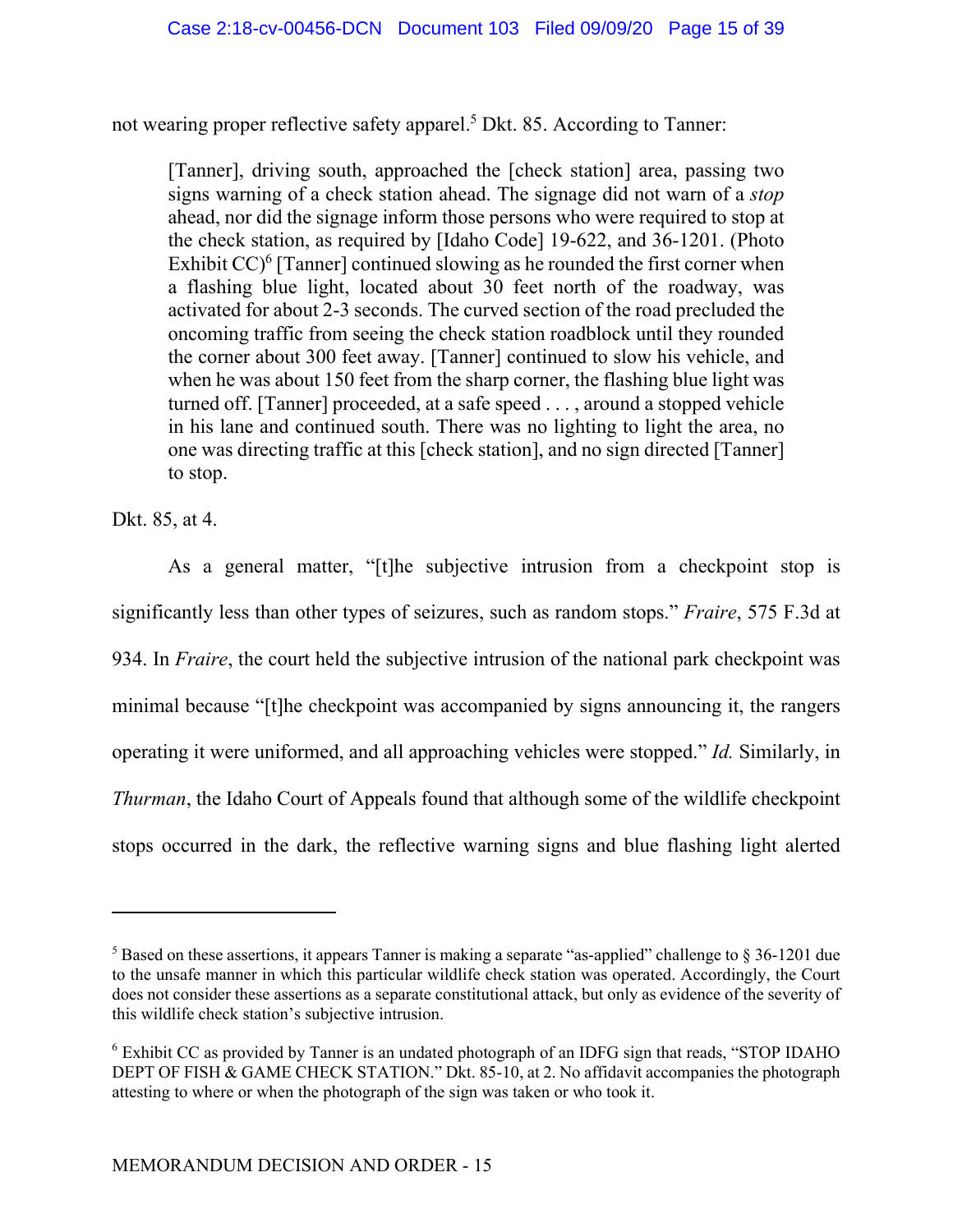#### Case 2:18-cv-00456-DCN Document 103 Filed 09/09/20 Page 16 of 39

travelers to the check station's presence, and that "the subjective potential for causing fear at checkpoints was low because motorists can see *visible signs of authority*, including uniformed officers." *Thurman*, 996 P.2d at 315 (emphasis added) (citing *Mich. Dep't of State Police v. Sitz*, 496 U.S. 444, 452–53 (1990).

In the present case, Tanner stated in his affidavit that while driving south on Meadow Creek Road, he "passed two ground-mounted signs stating, 'SLOW, IDAHO DEPT OF FISH & GAME, CHECK STATION.'" Dkt. 85-3, ("Plaintiff's Affidavit"), at 9. As he neared the check station, Tanner saw "a flashing blue light . . . activate[] for about two to three seconds." Plaintiff's Affidavit, at 10. In response to these signs and the flashing blue light, "[Tanner] continued to slow his vehicle, and when about 150 feet from a vehicle stopped in the southbound lane, the flashing blue light was turned off." Plaintiff's Affidavit, at 10.

Tanner states that after seeing the warning and flashing blue lights, he proceeded "at a safe speed of about 15 miles per hour." Plaintiff's Affidavit, at 10. Upon approaching the check station, Tanner testified there was "a vehicle blocking the southbound lane," and he drove around it, into the northbound lane, continuing south as he bypassed the check station. Dkt. 73-2, Tanner Depo., at 25–26; *see also* Plaintiff's Affidavit, at 10 ("Tanner pulled to the left of a vehicle stopped in the southbound lane and proceeded around the sharp curve, passing the [check station] area at a safe speed of about 15 miles per hour."). As he drove by the check station, Tanner stated that "it was obvious to [him] that it was an Idaho Fish & Game check station." Dkt. 85-7, Tanner Depo., at 45. Additionally, he asserts that "[t]he curved section of road precluded the oncoming traffic from seeing the check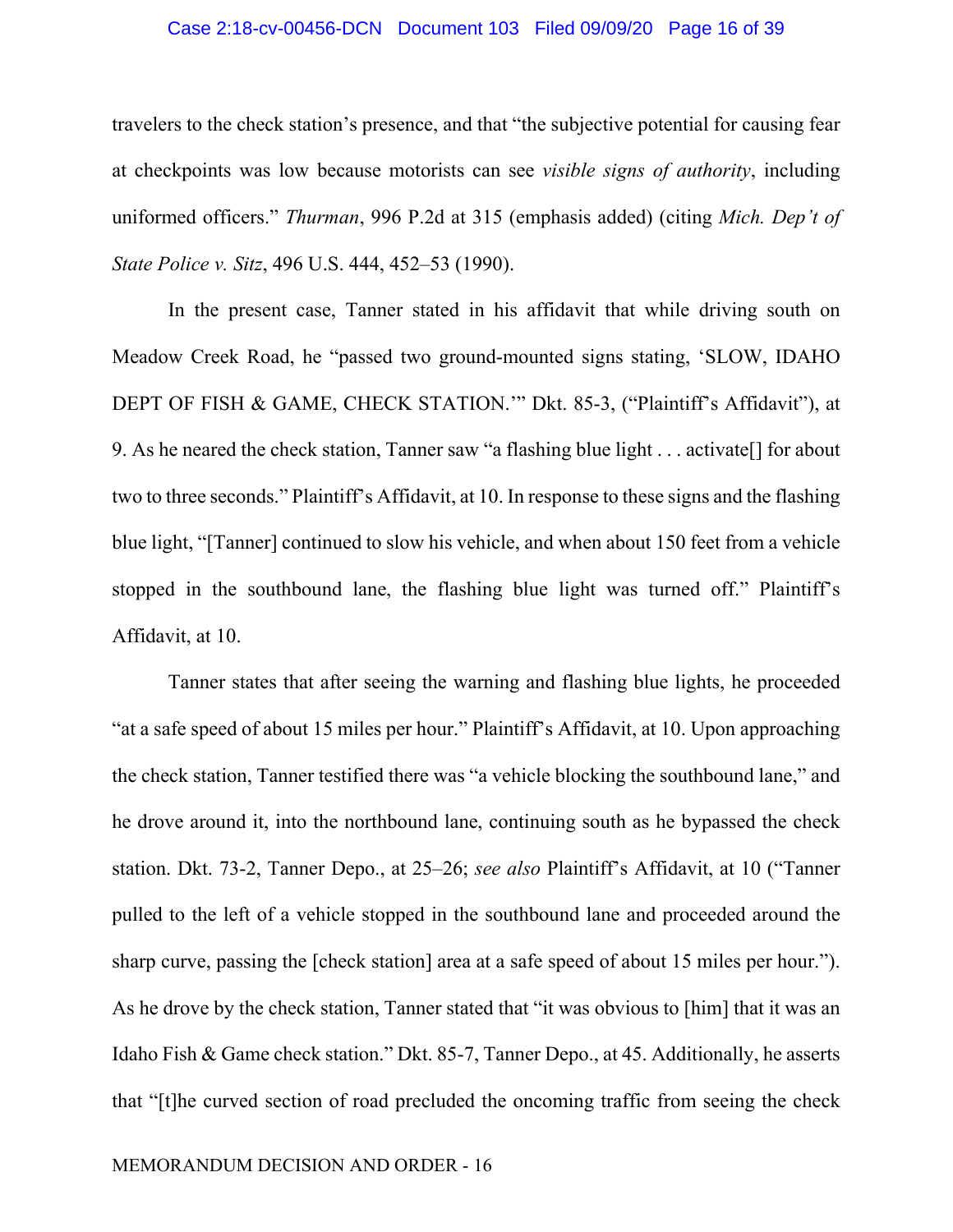station roadblock until they rounded the corner about 300 feet away." Dkt. 85, at 4

Like the wildlife checkpoint in *Fraire*, the IDFG check station was accompanied by multiple reflective signs announcing the check station ahead, the officers operating it were uniformed, and another vehicle that had approached the check station was stopped.<sup>7</sup> The question, then, is whether the fact that the check station was operated after sunset, in the dark, without proper lighting, and by officers without reflective attire is material such that a reasonable juror could return a verdict in Tanner's favor.

Like the court in *Thurman*, this Court finds that although the check station was operated after sunset, in the dark, without lighting, and by officers without reflective attire, these are not facts that are material to the outcome of this case. The visible signs of authority that Tanner saw within the IDFG check station area—including the reflective warning signs, a blue flashing light, and uniformed officers—decreases the subjective potential for causing fear in unsuspecting motorists because it would also be "obvious" to them, as it was to Tanner (Dkt. 85-7, Tanner Depo., at 45), that it was an IDFG check station.

The Court finds that no reasonable juror, considering these facts, could conclude

<sup>7</sup> Tanner attempts to distinguish this case by emphasizing that the checkpoint in *Fraire* was located at a national park entrance where visitors would expect to briefly stop, while the IDFG check station was located along a curved road. However, the *Fraire* court noted that the checkpoint's location at the national park entrance was "not a dispositive point." *Fraire*, 575 F.3d at 934. Likewise, this Court notes, as a nondispositive factor, that the IDFG check station was located along a road frequented by hunters near potential hunting areas. *See* Dkt. 73-3, ¶ 4. Non-sportsman travelers on Meadow Creek Road, although perhaps not expecting to be stopped at that very place, would not be afraid or surprised by the nature of the stop because, as Tanner stated, the stops occurred "at a time and location when hunters would be returning from their hunts." Dkt. 85, at 13.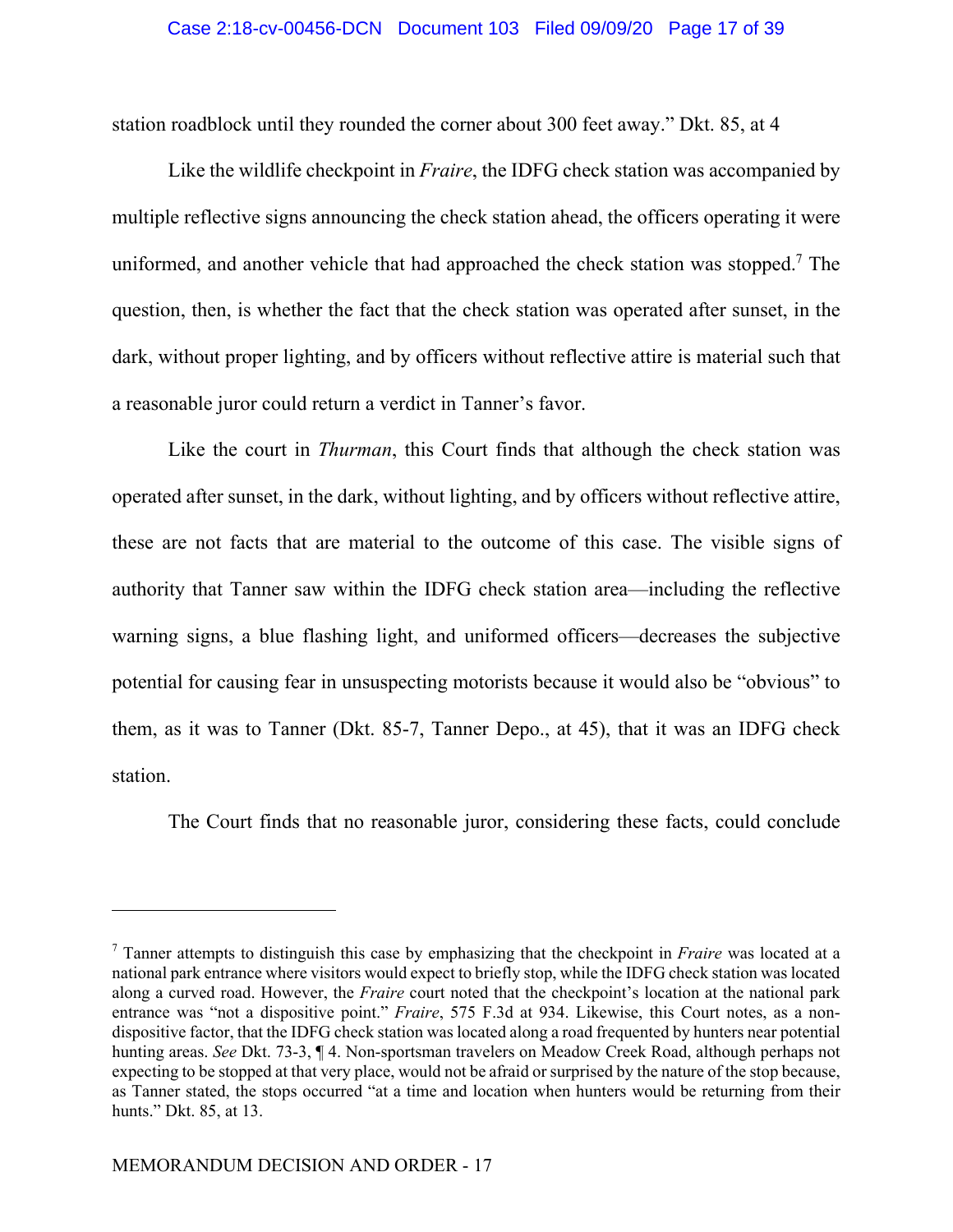### Case 2:18-cv-00456-DCN Document 103 Filed 09/09/20 Page 18 of 39

that the location of this check station would cause fear and surprise in law-abiding motorists sufficient to interfere with individual liberty to any significant degree. The location of the check station was announced by two reflective signs with the words, "SLOW, IDAHO DEPT OF FISH & GAME, CHECK STATION," and a blue flashing light was visible to southbound traffic from over 150 feet from the check station. Oncoming traffic could also see the check station from 300 feet away, giving plenty of time for drivers to react in a safe manner to the unexpected check station, even though it was operated along a "sharp" curve. Tanner himself felt the section of road where the check station was located was safe enough for him to drive slowly around the stopped vehicle in the oncoming traffic's lane. Although Tanner could not see a visible "stop" sign as he drove by the check station, the multiple "slow" signs, blue flashing lights, uniformed officers, and stopped vehicles in his lane would not reasonably cause anxiety or alarm in unsuspecting motorists to any significant degree. Thus, the Court finds that the subjective intrusion of the IDFG wildlife check station in this case was minimal.

## c. Conclusion

The Court finds that no reasonable juror, drawing all inferences in favor of Tanner, could return a verdict in his favor. In this case, the public concern for wildlife management was high, the check station significantly advanced this public interest, and the objective and subjective interference with individual liberty was minimal and reasonable. It follows that the check station was reasonable under the Fourth Amendment. Even if the check station were operated under the conditions Tanner described, he has not met his burden to respond with specific facts, supported by evidence, with reasonable particularity, to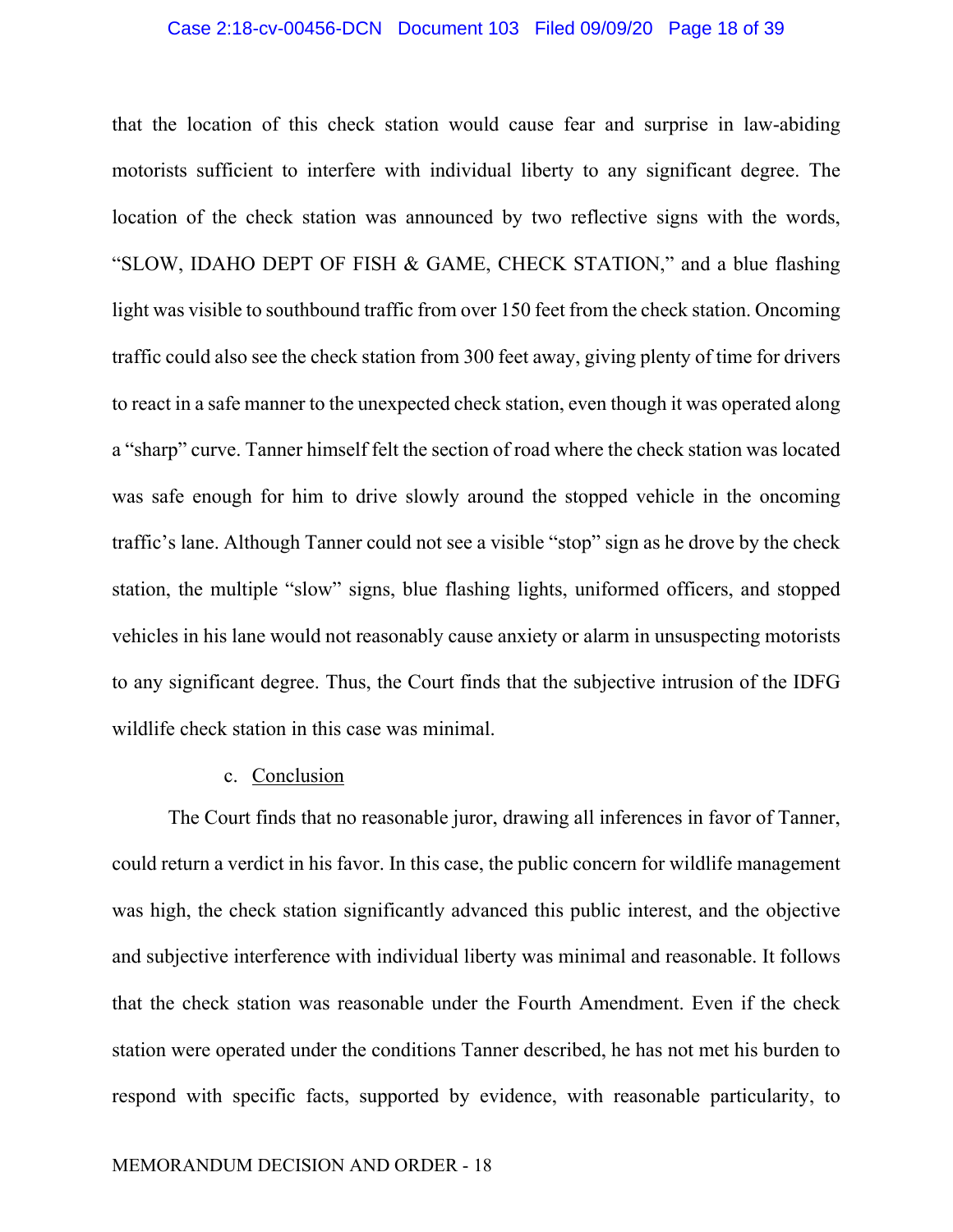establish a dispute of fact exists that precludes the Court from issuing summary judgment on this claim.

Tanner has not offered any evidence that would allow a reasonable juror, drawing all inferences in Tanner's favor, to conclude that IDFG wildlife check stations violate the Fourth Amendment.

*3. Constitutionality of the Wildlife Checkpoints Under Article I, Section 17 of the Idaho Constitution* 

"Article I, § 17 of the Idaho Constitution provides no greater protection in these situations than does the Fourth Amendment to the United States Constitution." *State v. Thurman,* 996 P.2d 309, 315 (Idaho Ct. App. 1999) (declining to hold that Idaho's Constitution provides greater protection to the hunting public in wildlife checkpoint stops than does the Fourth Amendment of the U.S. Constitution).

As routine IDFG wildlife checkpoint stops such as the one before the Court are constitutional under the Fourth Amendment of the U.S. Constitution, they are likewise constitutional under Article I, section 17 of the Idaho Constitution.

#### **B. Tanner's First Cause of Action**

Tanner's first cause of action against Defendants Swanson, Stanley, and Johnson is brought pursuant to 42 U.S.C. § 1983. In general, "[t]o establish § 1983 liability, a plaintiff must show both: (1) deprivation of a right secured by the Constitution and laws of the United States; and (2) that the deprivation was committed by a person acting under color of state law." *Chudacoff v. Univ. Med. Ctr. of S. Nev.*, 649 F.3d 1143, 1149 (9th Cir. 2011) (citing *Broam v. Bogan*, 320 F.3d 1023, 1028 (9th Cir. 2003)). "Dismissal of a § 1983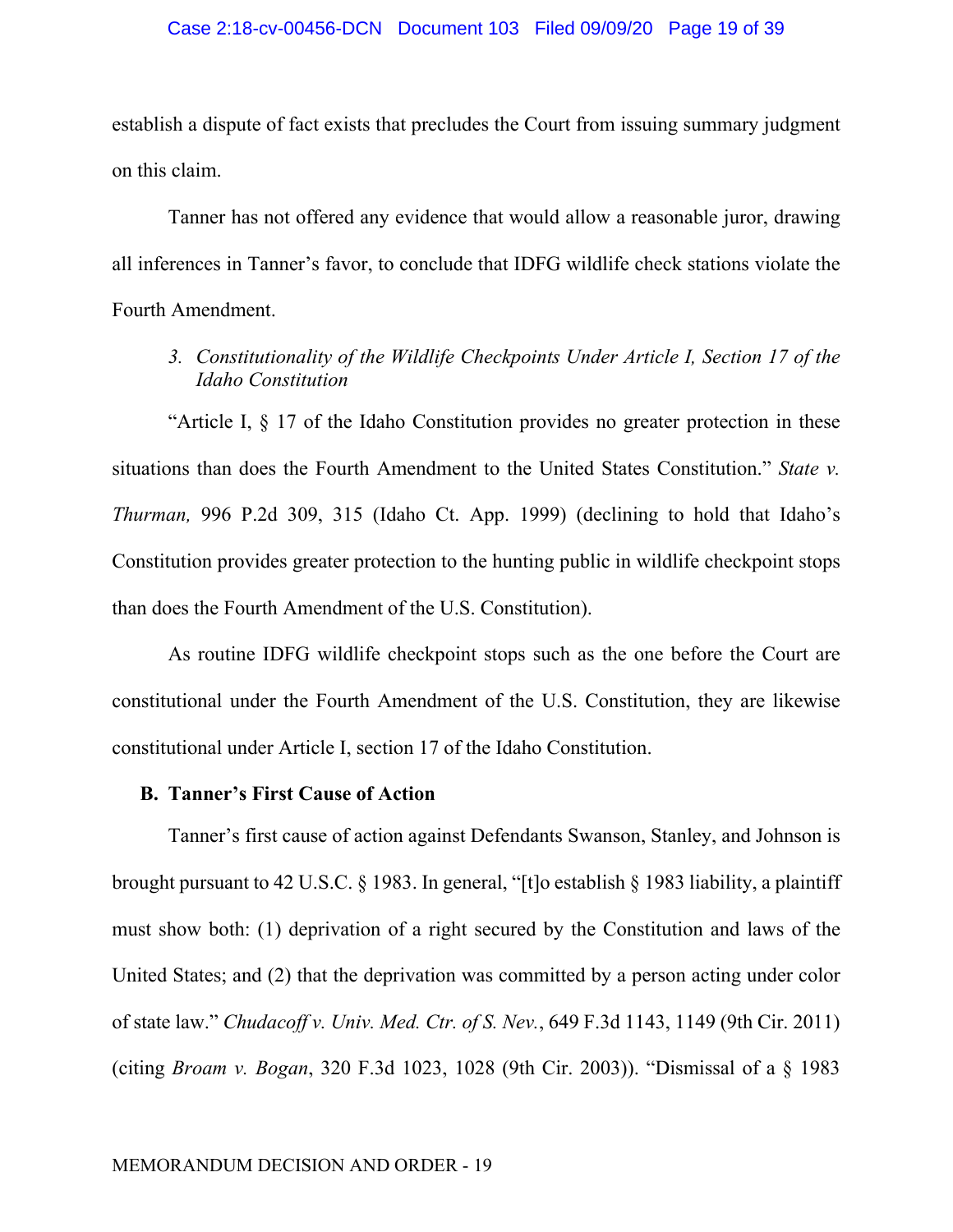#### Case 2:18-cv-00456-DCN Document 103 Filed 09/09/20 Page 20 of 39

claim is proper if the complaint is devoid of factual allegations that give rise to a plausible inference of either element." *Naffe v. Frey*, 789 F.3d 1030, 1036 (9th Cir. 2015).

Courts treat the "under color of law" requirement of § 1983 cases as identical to the "state action" requirement of the Fourteenth Amendment. *Rendell-Baker v. Kohn*, 457 U.S. 830, 838 (1982). No party disputes the individual Defendants in this case were acting under color of state law. Thus, the only question is whether they deprived Tanner of his Constitutional rights.

Tanner essentially alleges two constitutional violations. He asserts that his arrest by Defendants Swanson and Stanley for failing to stop at the checkpoint was unconstitutional as they lacked probable cause. He also contends that Defendants Swanson, Stanley, and Johnson violated his First Amendment rights by specifically targeting his car in retaliation to his complaints to state representatives (as well as other public officials and entities) about the IDFG checkpoints. He alleges Defendants Swanson, Stanley, and Johnson knew that Tanner was not a hunter, fisherman, or trapper, and the stop was pretextual.

In his Complaint, it appears that Tanner also takes issue with the officers' failure to follow procedure during the night of the incident. It is unclear if Tanner is alleging that Defendants Swanson and Stanley violated his Fifth Amendment rights by failing to read him his *Miranda* rights upon arrest and/or if he is alleging Defendants Swanson, Stanley, and Johnson's operation of the wildlife checkpoint station at Meadow Creek Road violated state law and federal regulation. Reading his *pro se* Complaint liberally, the Court will construe his complaint as alleging two additional constitutional claims against Defendants.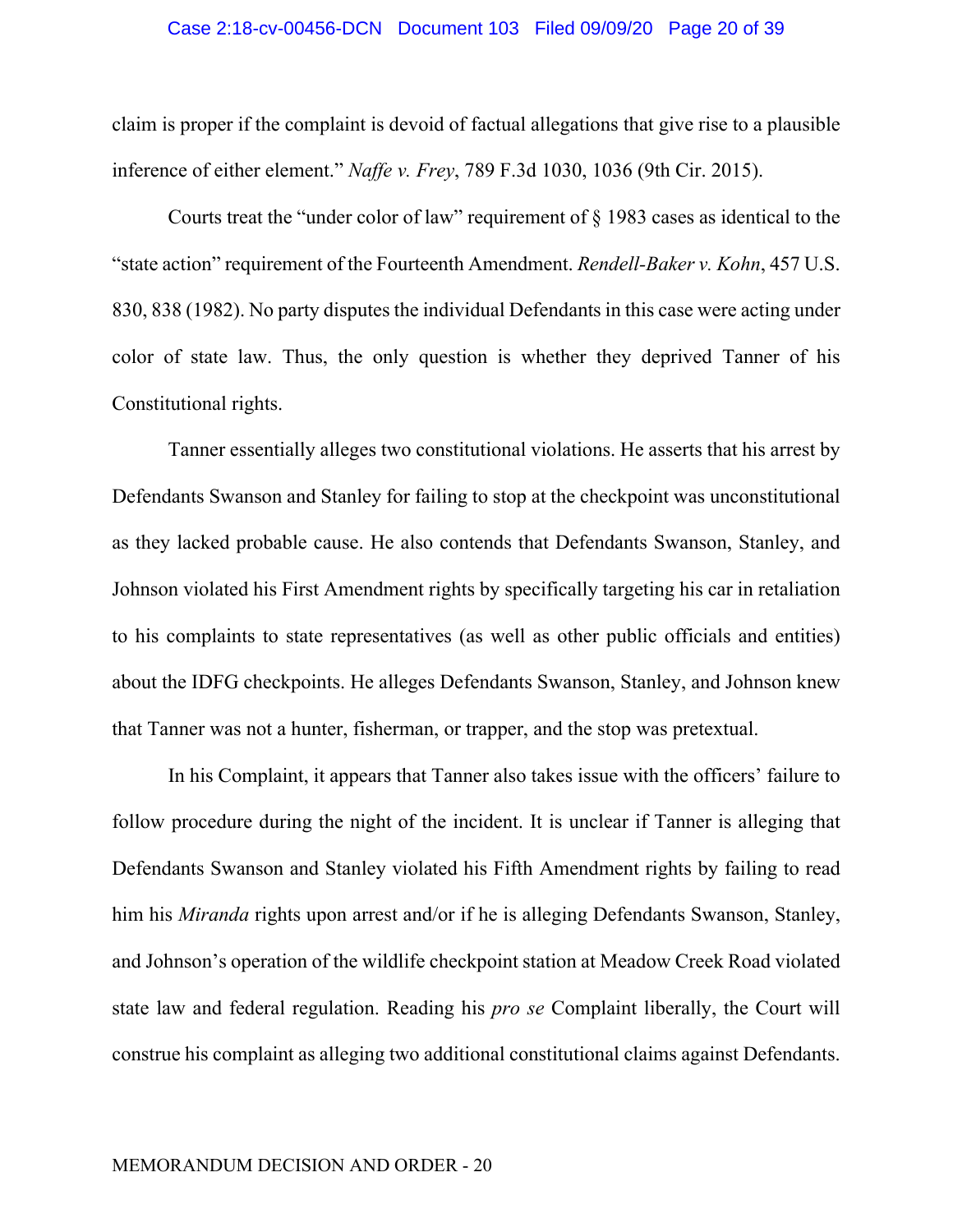## *1. Fourth Amendment: False Arrest*

Tanner asserts Defendants Swanson, Stanley, and Johnson are liable for false arrest. "A claim for unlawful arrest is cognizable under § 1983 as a violation of the Fourth Amendment, provided the arrest was without probable cause or other justification." *Dubner v. City & Cnty. of S.F.,* 266 F.3d 959, 964 (9th Cir. 2001). "Probable cause exists when there is a fair probability or substantial chance of criminal activity." *United States v. Patayan Soriano*, 361 F.3d 494, 505 (9th Cir. 2004) (quoting *United States v. Bishop*, 264 F.3d 919, 924 (9th Cir. 2001)) (internal quotation marks omitted). "It is well-settled that 'the determination of probable cause is based upon the totality of the circumstances known to the officers at the time of the search.'" *Id.* (quoting *Bishop*, 264 F.3d at 924).

To maintain an action for false arrest against Defendants Swanson, Stanley, and Johnson, Tanner must plead facts that would show they ordered or otherwise participated in the arrest and the arrest was without probable cause. There is no relevant dispute of fact here; Tanner does not deny that he failed to stop at the wildlife check station. Defendants Swanson, Stanley, and Johnson knew, at the time they pursued and arrested him, that Tanner had failed to stop at the station as required.

In the District Court of the First Judicial District of the State of Idaho, in and for the County of Boundary Magistrate Division, CR-2017-1192, the magistrate judge found the officers lacked probable cause to stop Tanner. Dkt 85-14, Transcript of January 11, 2018 Pretrial Conference, at 48. In so ruling, the magistrate judge reviewed the plain text of Idaho Code § 36–1201. Given that the statute only stated that fishermen, hunters, and trappers may be stopped at wildlife checkpoints, the magistrate judge held the officers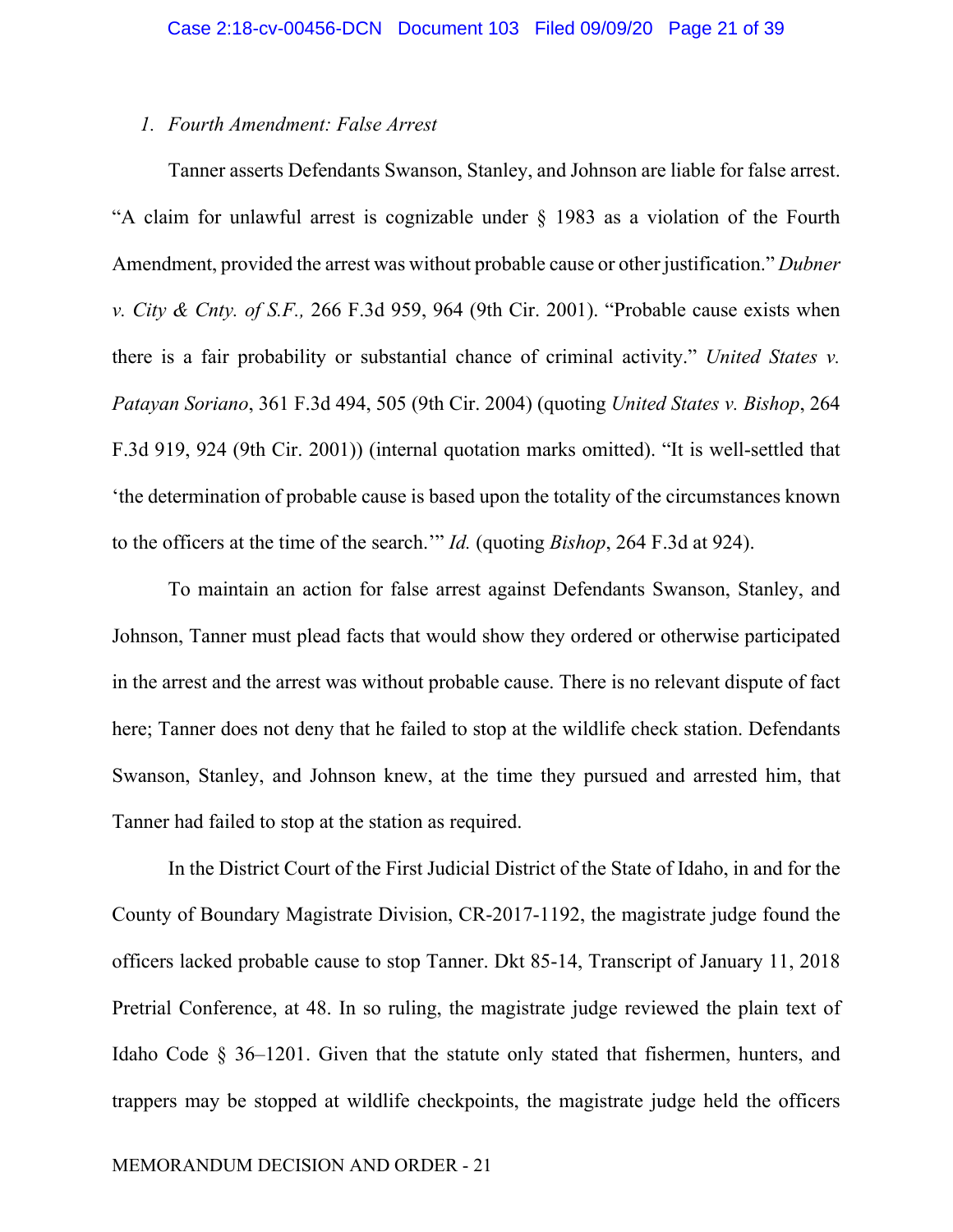## Case 2:18-cv-00456-DCN Document 103 Filed 09/09/20 Page 22 of 39

exceeded their statutory authority in attempting to stop everyone, even for a few seconds. Dkt 85-14, Transcript of January 11, 2018 Pretrial Conference, at 45. In response to the prosecutor's point that interpretation of the statute would essentially allow all fishermen, hunters, and trappers to drive past wildlife checkpoint stations unless they had a deer hanging up in plain sight, the magistrate judge said the officers should "profile motorists] and it happens all the time." *Id*. at 47.<sup>8</sup>

Regardless of what the magistrate judge held in the criminal case, this Court has the responsibility to independently review whether there was probable cause in deciding Tanner's civil claim that the officers violated his constitutional rights. Setting aside the fact that a pickup truck bypassing the check station when all other vehicles stop might be sufficient to raise reasonable suspicion, the magistrate judge's interpretation is not consistent with Idaho Court of Appeals' interpretation of § 36–1201(b) in *Thurman.* In *Thurman*, the court acknowledged that IDFG's "impromptu check station guidelines additionally provide that 'no check stations will be established and operated in a manner

<sup>&</sup>lt;sup>8</sup> As a general note, the Ninth Circuit rejects broad profiling as a way of establishing reasonable suspicion. *United States v. Wrobel*, 295 F. Supp. 3d 1127, 1136 (D. Idaho 2018) ("The Ninth Circuit explicitly rejected officers' reliance on such broad profiles to create reasonable suspicion, because they sweep in innocents along with criminals, and lack any 'particular, individualized, and objectively observable factors which indicate that [a] person is engaged in criminal activity.'") (quoting *United States v. Rodriguez*, 976 F.2d 592, 596 (9th Cir. 1992) (rejecting "profile[s] of specific behavior very likely to sweep many ordinary citizens into a generality of suspicious appearance merely on a hunch."); *see also Sialoi v. City of San Diego*, 823 F.3d 1223, 1235 (9th Cir. 2016) ("[R]easonable suspicion may not be 'based on broad profiles which cast suspicion on entire categories of people without any individualized suspicion of the particular person to be stopped.'") (quoting *United States v. Sigmond–Ballesteros*, 285 F.3d 1117, 1121 (9th Cir. 2001) (alterations in original).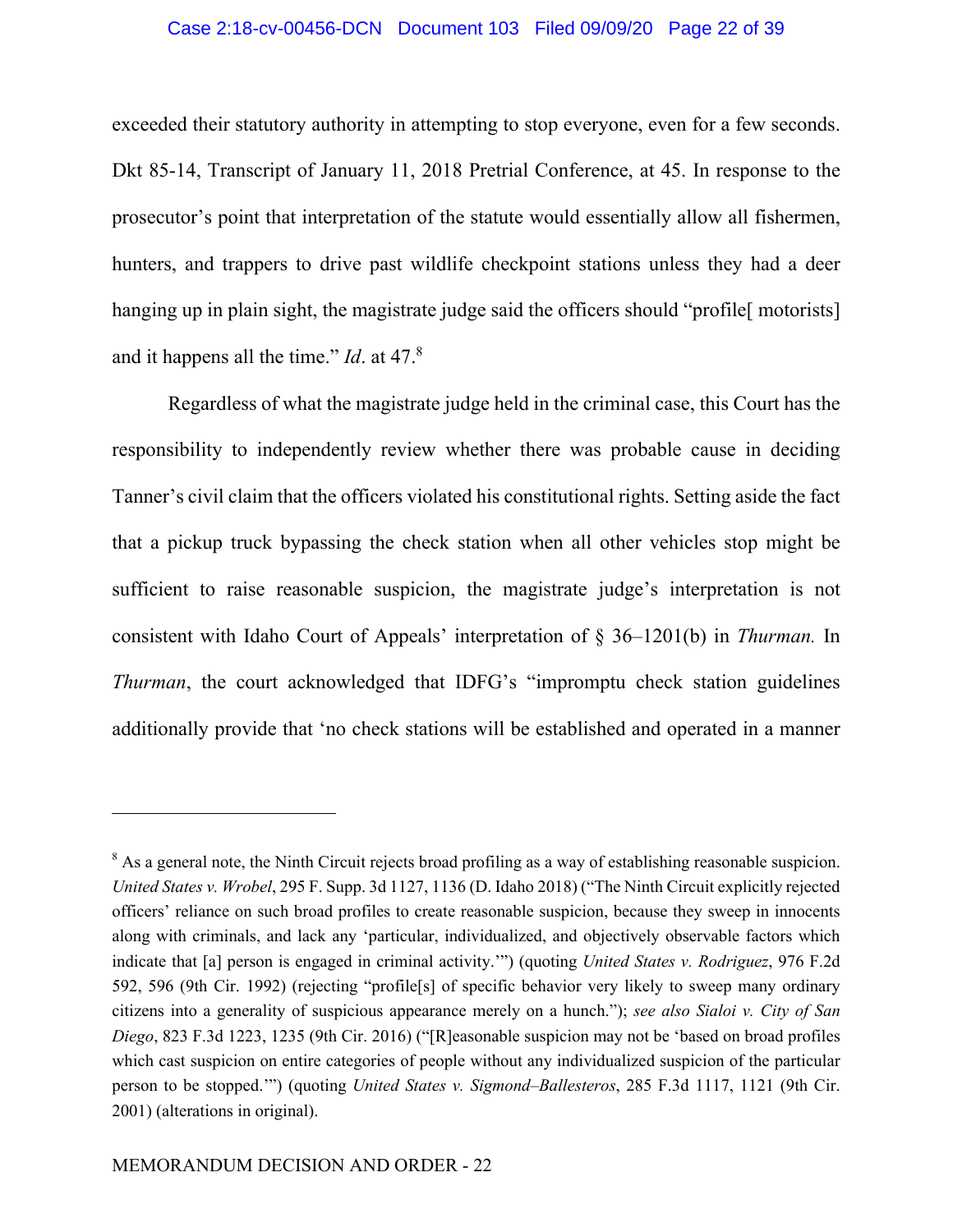## Case 2:18-cv-00456-DCN Document 103 Filed 09/09/20 Page 23 of 39

that will detain non-hunters or non-fishermen *unnecessarily*.' Generally, anything other than quickly determining whether the vehicle occupants have been hunting or fishing could be considered unnecessary delay." 996 P.2d at 314 (emphasis added). After acknowledging those guidelines, the *Thurman* court went on to hold that when the officer "quickly determine[d] if vehicle occupants had been fishing or hunting. . . . [he] acted reasonably pursuant to *statutory authority* and in substantial conformance with IDFG policy guidelines." *Id.* (emphasis added). Thus, the Court respectfully disagrees with the magistrate judge's interpretation of  $\S$  36-1201; the officers had the statutory authority under § 36-1201 to stop all vehicles in order to quickly determine if they had been fishing or hunting, though it could not unnecessarily delay non-sportsmen.

The Court finds Defendants Swanson, Stanley, and Johnson had probable cause, based on the totality of the circumstances, to believe Tanner may have violated § 36-1201. The Court dismisses Tanner's claim for unlawful arrest under § 1983 as his seizure was not a result of a violation of the Fourth Amendment.

## 2. *First Amendment Retaliation*

Tanner alleges he had previously complained about the constitutionality of the IDFG fish and game checkpoints to his representatives; that Defendants Swanson, Stanley, and Johnson knew that he had complained; and that said Defendants pursued him for his failure to stop at the IDFG checkpoint in order to retaliate against his prior complaints. In essence, Tanner alleges Defendants Cowell, Stanley, and Swanson arrested him for exercising his First Amendment rights.

"Official reprisal for protected speech 'offends the Constitution [because] it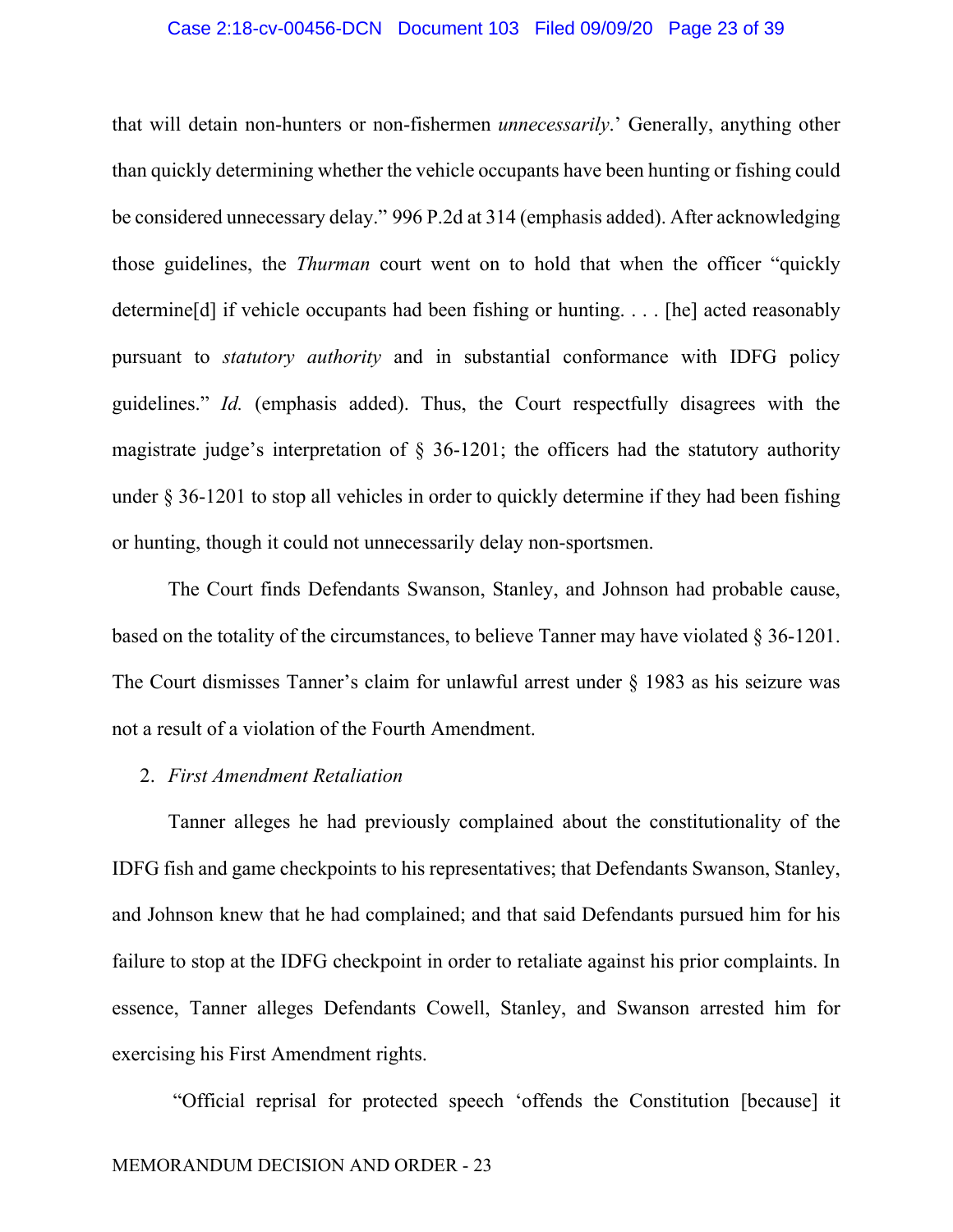#### Case 2:18-cv-00456-DCN Document 103 Filed 09/09/20 Page 24 of 39

threatens to inhibit exercise of the protected right[';] . . . the First Amendment prohibits government officials from subjecting an individual to retaliatory actions, including criminal prosecutions, for speaking out." *Lacey v. Maricopa Cty*., 693 F.3d 896, 916–19 (9th Cir. 2012) (alterations in original) (quoting *Hartman v. Moore*, 547 U.S. 250, 256  $(2006)$ ).

In *Nieves v. Bartlett*, the Supreme Court held that a plaintiff pursuing a First Amendment retaliatory arrest claim must generally plead and prove the absence of probable cause for the arrest. — U.S. —, 139 S. Ct. 1715 (2019) (abrogating *Ford v. Yakima*, 706 F.3d 1188 (9th Cir. 2013) (per curiam)). The *Nieves* Court noted, however, "[a]lthough probable cause should generally defeat a retaliatory arrest claim, a narrow qualification is warranted for circumstances where officers have probable cause to make arrests, but typically exercise their discretion not to do so." *Id.* at 1727. Thus, "the noprobable-cause requirement should not apply when a plaintiff presents objective evidence that he was arrested when otherwise similarly situated individuals not engaged in the same sort of protected speech had not been." *Id.*

During oral argument, Tanner stated he had no record of IDFG letting other people bypass the check station without stopping them; nor did he believe that such an event had ever occurred. He does not know of any other individual that went past the wildlife checkpoint station without stopping. Thus, *Nieves*'s no-probable-cause requirement applies. Tanner has not presented objective evidence that he was arrested when otherwise similarly situated individuals not engaged in the same sort of protected speech had not been. In other words, Tanner has not presented sufficient facts that individuals who had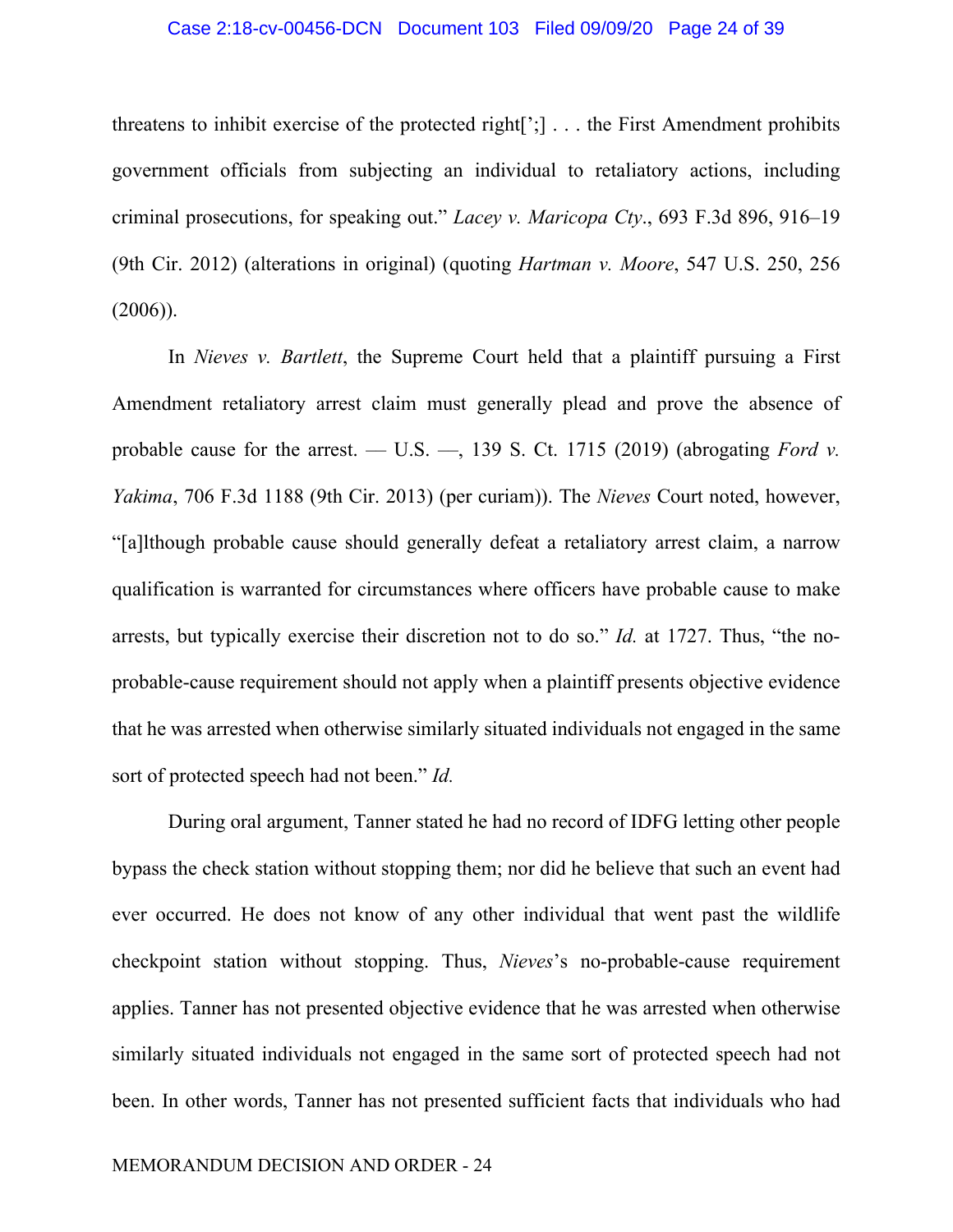#### Case 2:18-cv-00456-DCN Document 103 Filed 09/09/20 Page 25 of 39

*not* critiqued IDFG for their wildlife checkpoint stations were allowed to bypass the IDFG roadblock without being stopped.

Here, there was probable cause to arrest Tanner. He bypassed the IDFG wildlife checkpoint. He was pursued, arrested, and cited based on his failure to stop at the check station. As there was probable cause, the Court grants IDFG Defendants motion for summary judgment on Tanner's First Amendment retaliation claim.

## *3. Fifth Amendment: Failure to Read Miranda Rights*

Tanner suggests that Stanley, Swanson, and Crowell's failure to read him his *Miranda* rights prior to arresting him gives rise to a viable § 1983 claim. Dkt. 4, ¶ 27, 31. Stanley and Swanson both admit they did not read Tanner his *Miranda* rights, asserting it was because they did not question Tanner. Dkt. 85-4, at 58, 78.

In *Chavez v. Martinez*, a plurality of the Supreme Court said "an officer's failure to read *Miranda* warnings to a plaintiff does "not violate [plaintiff's] constitutional rights and cannot be grounds for a § 1983 action." 538 U.S. 760, 772 (2003) (citing *Connecticut v. Barrett,* 479 U.S. 523, 528 (1987) (*Miranda*'s warning requirement is "not itself required by the Fifth Amendmen[t] . . . but is instead justified only by reference to its prophylactic purpose"); *see also Michigan v. Tucker,* 417 U.S. 433, 445 (1974) (*Miranda's* safeguards "were not themselves rights protected by the Constitution but were instead measures to insure that the right against compulsory self-incrimination was protected"). Thus, "an officer's failure to read *Miranda* warnings to a defendant before interrogation . . . [is] not actionable under § 1983." *Soo Park v. Thompson*, 851 F.3d 910, 926 (9th Cir. 2017).

To the extent that Tanner is alleging a § 1983 action against Stanley and Swanson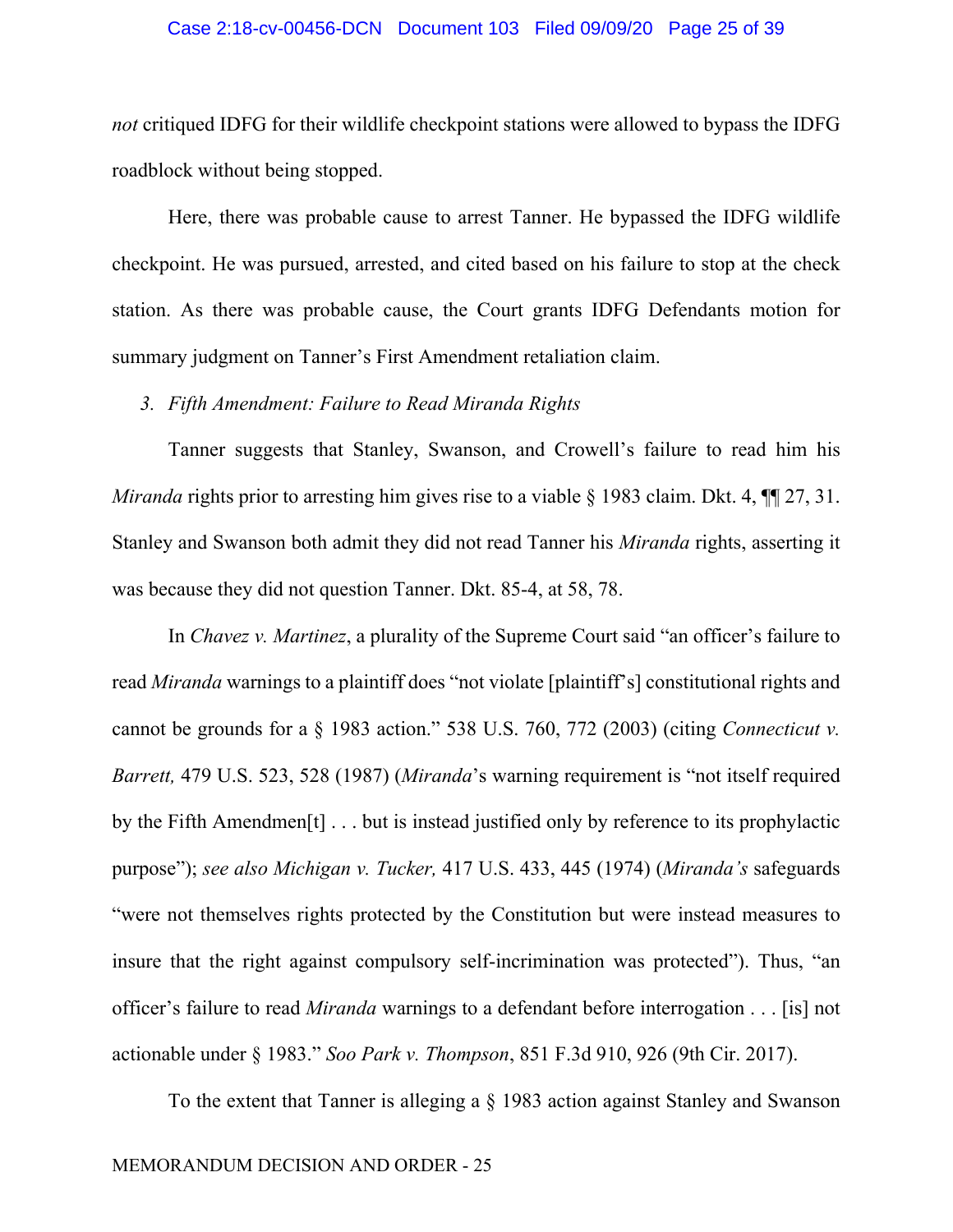## Case 2:18-cv-00456-DCN Document 103 Filed 09/09/20 Page 26 of 39

(or Crowell) due to their failure to read him *Miranda* warnings, the Court dismisses the claim.

## *4. State Law or Federal Regulation*

 It is unclear if Tanner seeks to assert a § 1983 claim against any of the IDFG Defendants for violating state law or federal regulation.<sup>9</sup> "[Section] 1983 does not provide a cause of action for alleged violations of state law." *Pototsky v. Napolitano*, 210 F. App'x 637, 637 (9th Cir. 2006). Additionally, § 1983 claim may only be asserted for violating a right secured by the Constitution and laws of the United States; it does not allow a cause of action simply for failure to abide by federal policy manuals.<sup>10</sup>

Ultimately, Tanner may not assert a  $\S$  1983 claim against any of the Defendants for violating state law or federal regulation generally. To the extent he is trying to do so, such claim is dismissed.

Dkt. 4, at  $\P$  61 (emphasis added).

<sup>&</sup>lt;sup>9</sup> IDFG Defendants posit Tanner may be doing so given the following allegation in his Amended Complaint:

Defendants Swanson, Stanley and Johnson, under the color of law, operated the roadblocks on a sharp comer of Meadow Creak Road in an unsafe and dangerous way that violated the state and federal laws as to proper signage, and signage placement, and without a continuous flashing blue light at the roadblock *as required by Idaho Code 19-622 (2)-(4)*. In addition, these Defendants operated the roadblocks without proper illumination of the area at night and without wearing high visibility safety apparel *as required by the Federal Transportation Manual on Uniform Traffic Control Devices.* (as required by MUTCD § 6G.19 paragraph 10 and 6D.03 paragraph 06 and 6E.02 paragraph 03.)

<sup>10</sup> Policy setting and/or following may be an aspect that bolsters a § 1983 claim (*Monell v. Dep't of Social Services of the City of New York*, 436 U.S. 658 (1978)) but must be tied to an overarching claim of a deprivation of a right secured by the Constitution and laws of the United States; it cannot independently give rise to a § 1983 claim.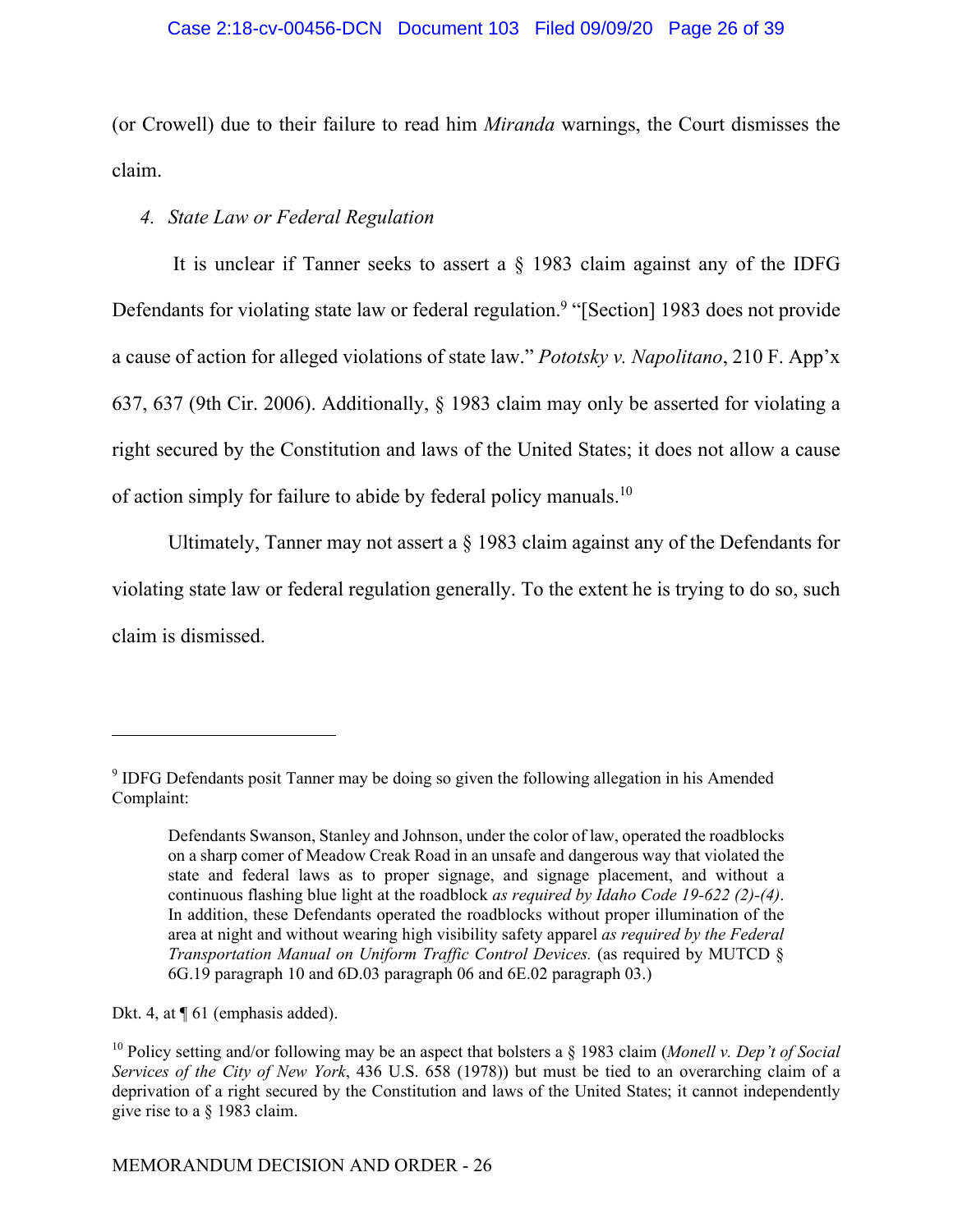## *5. Conclusion*

The Court need not address Defendants Swanson, Stanley and Johnson's qualified immunity defenses. The Court dismisses Tanner's claims pursuant to § 1983 against them because the Court finds they did not deprive Tanner of a Constitutional right.

# **C. Tanner's Second Cause of Action**

Tanner's second cause of action is a § 1983 claim against Defendant Moore for establishing IDFG Policy No. E-7 Section H and J that allows for the use of roadblocks for wildlife check stations. Tanner alleges the policy is unconstitutional in that it violates the Fourth Amendment and Article 1, section 17 of the Idaho Constitution.

Tanner has not provided evidence that any of the particular checkpoints he encountered, or any other check stations operated by IDFG pursuant to this policy, have been operated in an unconstitutional or unlawful manner. *See supra*. Thus, the Court does not find Defendant Moore's establishment of such a policy unconstitutional. The Court grants IDFG Defendants summary judgment on Tanner's Second Cause of Action.

## **D. Tanner's Third Cause of Action**

Tanner's third cause of action is a § 1983 claim against Defendant Cowell. He argues Cowell's frisk of Tanner was unreasonable and Cowell's subsequent placement of him in the patrol vehicle caused pain and suffering, violating his Fourth Amendment rights. Further, he alleges that Cowell punished him by conducting a "false arrest" when Tanner "exercise[d] his right to be remain silent." Dkt. 4, ¶¶ 74, 76. Cowell argues that he did not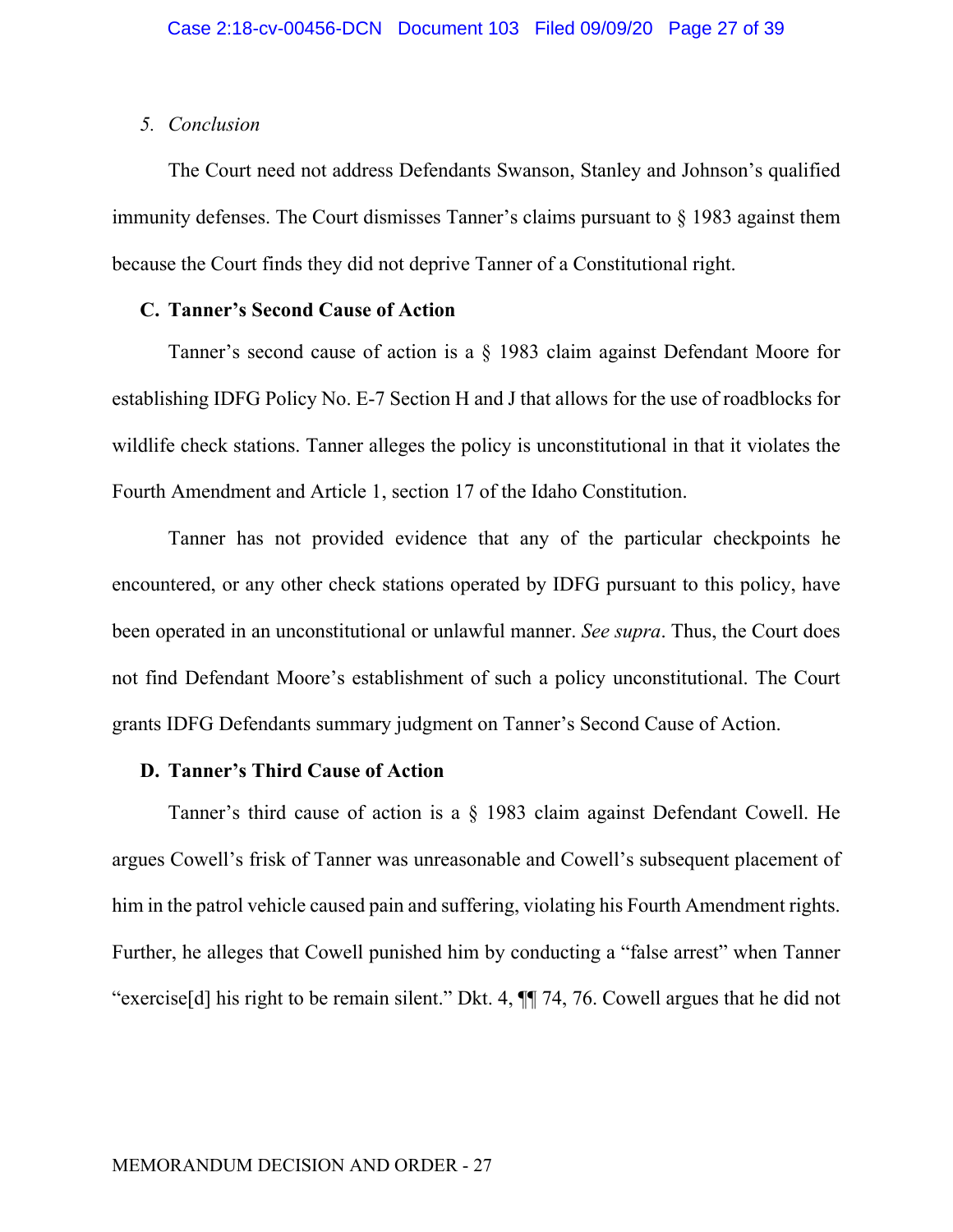violate Tanner's Fourth, Fifth, or Fourteenth Amendment rights.<sup>11</sup>

# *1. Fourth Amendment: Frisk*

Tanner was under arrest when Cowell arrived at the scene but had not yet been frisked (or searched). Upon transfer, Cowell placed Tanner in a different set of handcuffs, frisked him, and loaded him into his patrol vehicle. Cowell later removed Tanner from the patrol vehicle and investigated him for any signs of DUI. Cowell found none and declined to issue a citation. Dkt. 87, ¶¶ 33–34 (citing Dkt. 73-2, Tanner Depo., at 43).

Defendants assert such a frisk was warranted because Tanner may have been armed and dangerous. Tanner responds that this argument is a farce as Defendants had no probable cause to believe he was armed and dangerous. The Court takes no position on this issue, however, as its resolution is inapplicable to the Court's analysis today.

Tanner was under arrest when frisked. "The Supreme Court and [the Ninth Circuit] have already held that a search incident to a lawful arrest is not limited to simple pat-down of the suspect and can 'involve a relatively extensive exploration' of the areas within the arrestee's immediate control." *United States v. Williams*, 846 F.3d 303, 312 (9th Cir. 2016) (quoting *United States v. Robinson*, 414 U.S. 218, 227 (1973)); *see also United States v. Maddox*, 614 F.3d 1046, 1048 (9th Cir. 2010). "Those areas include the arrestee's person and the inside pockets of the arrestee's clothing." *Williams*, 846 F.3d at 312. Here, the

 $<sup>11</sup>$  Cowell also argues that any state law claims against him should be dismissed due to failure to comply</sup> with Idaho Code § 6-908, which mandates plaintiffs must file a notice of tort claims. Tanner only alleged that Cowell violated his Fourth and Fifth Amendment rights. *See generally* Dkt. 4. As he did not allege any tort against Cowell, the Court cannot dismiss such a cause of action.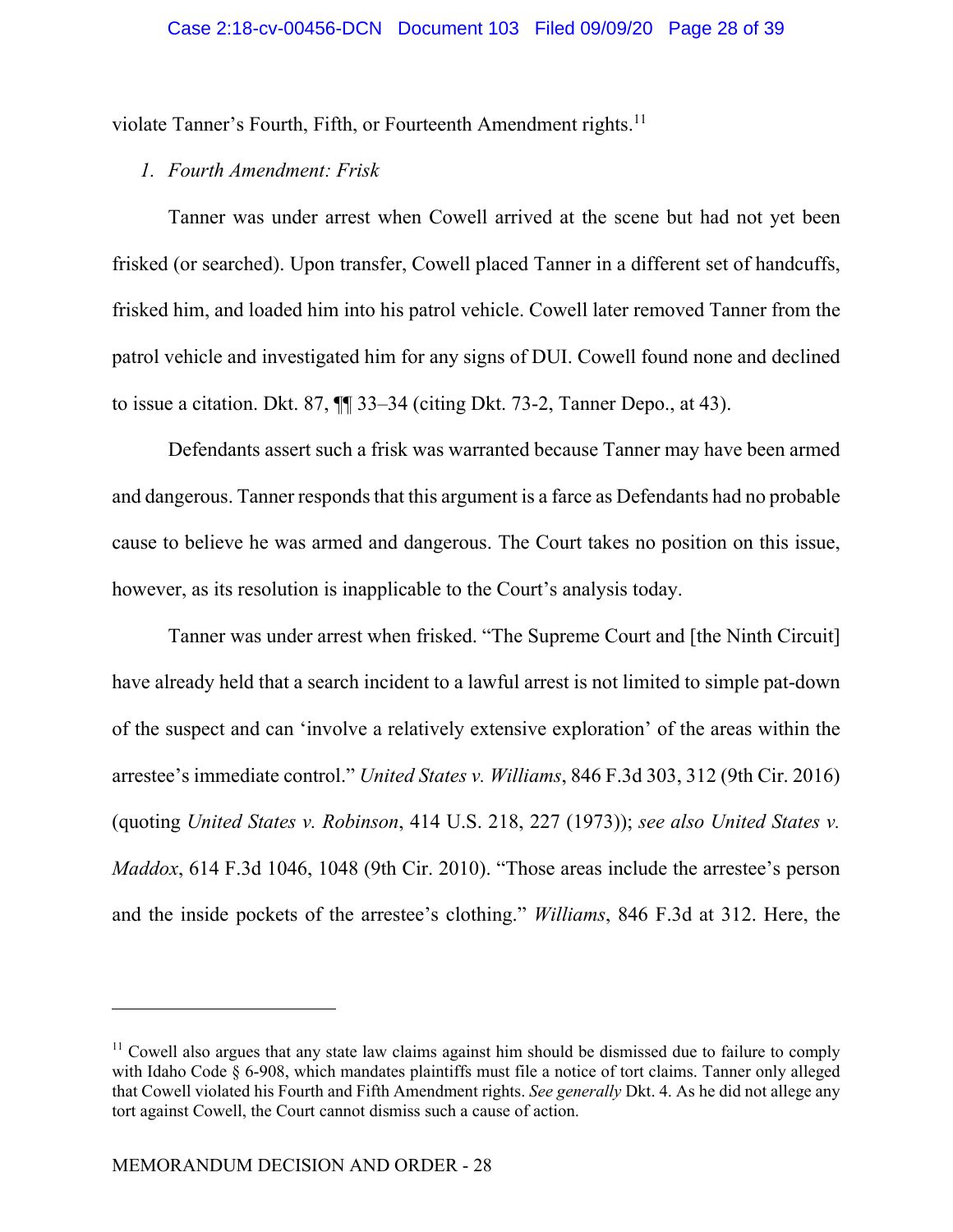#### Case 2:18-cv-00456-DCN Document 103 Filed 09/09/20 Page 29 of 39

officers had probable cause to arrest Tanner; Cowell performed a valid search incident to arrest upon transfer of custody after Tanner was lawfully apprehended for failing to stop at the check station. The frisk, therefore, was constitutional.

## *2. Excessive Force*

Tanner alleges in his Complaint the way Cowell handcuffed him and belted him in the patrol vehicle caused him "severe pain." Dkt. 4 at ¶ 30. *See also id*. at ¶ 73. He provides no further detail on how he was injured.

"The Fourth Amendment's requirement that a seizure be reasonable prohibits more than the unnecessary strike of a nightstick, sting of a bullet, and thud of a boot." *Fontana v. Haskin*, 262 F.3d 871, 878 (9th Cir. 2001). Under the Fourth Amendment, police may use only such force as is objectively reasonable under the circumstances. *Graham v. Connor*, 490 U.S. 386, 397 (1989); *White v. Pierce County*, 797 F.2d 812, 815 (9th Cir. 1986). Determining whether force used in making an arrest is excessive or reasonable "requires careful attention to the facts and circumstances of each particular case, including the severity of the crime at issue, whether the suspect poses an immediate threat to the safety of the officers or others, and whether he is actively resisting arrest or attempting to evade arrest by flight." *Graham*, 490 U.S. at 396.

"It is well-established that overly tight handcuffing can constitute excessive force." *Wall v. Cty. of Orange*, 364 F.3d 1107, 1112 (9th Cir. 2004) (citing *Meredith v. Erath,* 342 F.3d 1057, 1061, 1063–64 (9th Cir. 2003) (holding that "to place and keep [a person] in handcuffs that were so tight that they caused her unnecessary pain violated her Fourth Amendment right to be free from an unreasonable seizure"); *LaLonde v. County of*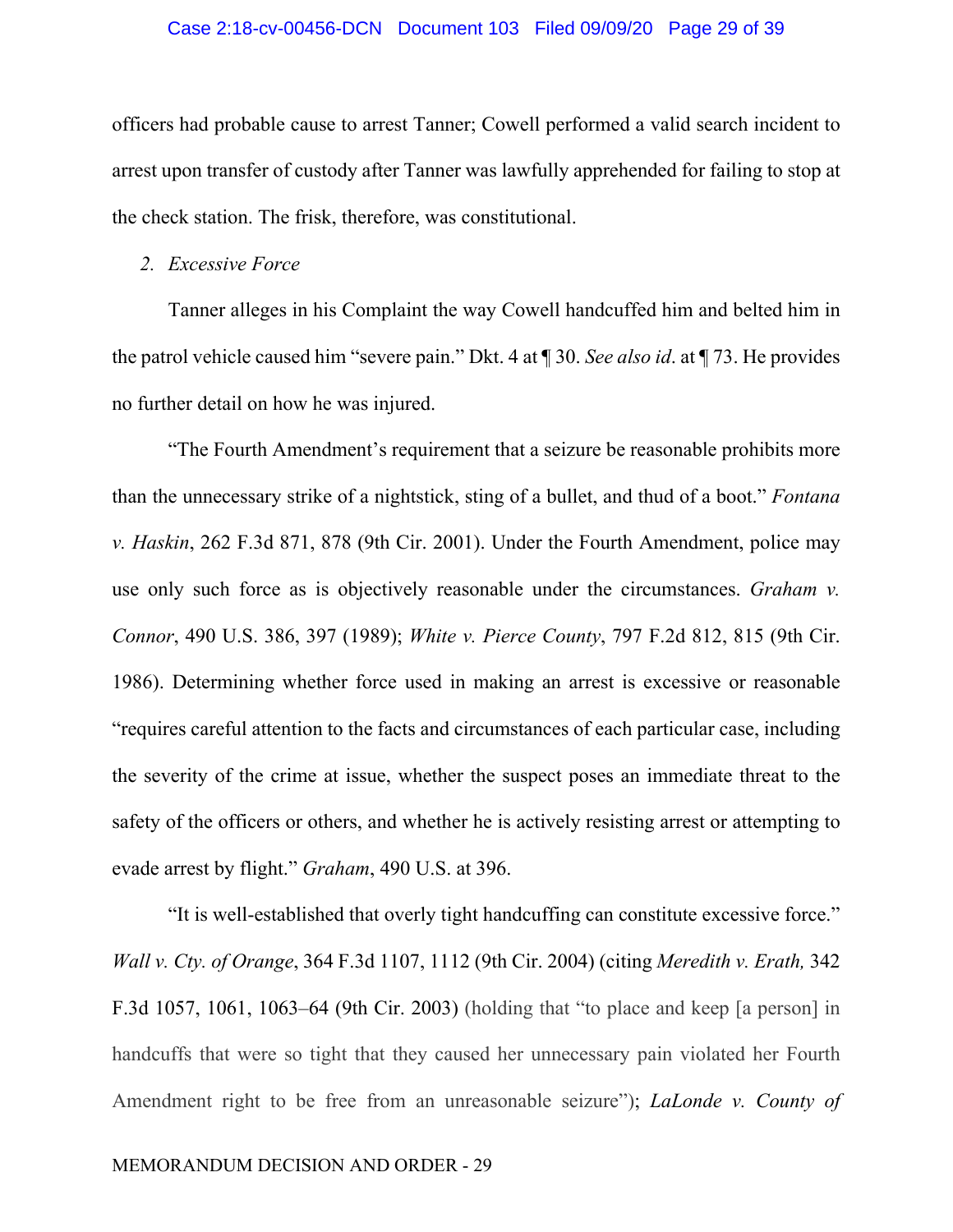*Riverside,* 204 F.3d 947, 960 (9th Cir. 2000) ("A series of Ninth Circuit cases has held that tight handcuffing can constitute excessive force.").

The Ninth Circuit has held, however, that "conclusory allegations" of injury from handcuffing which are "unsupported by factual data are insufficient to defeat" a motion for summary judgment. *Arpin v. Santa Clara Valley Transp. Agency*, 261 F.3d 912, 922 (9th Cir. 2001). In *Arpin*, the plaintiff alleged that she suffered injury as a result of being handcuffed by an officer. The Ninth Circuit held that the plaintiff's failure to provide medical records or other evidence to support her claim of injury was insufficient to support a claim that the force used was unreasonable and excessive. *Id*. Similarly, in an unpublished Ninth Circuit opinion, the court held that it had previously found handcuffing to be an unreasonable application of force where "the plaintiffs either suffered damage to their wrists as a consequence of the handcuffs or the plaintiffs complained to the officers about the handcuffs being too tight." *Liiv v. City of Coeur D'Alene*, 130 F. App'x 848, 852 (9th Cir. 2005). In *Liiv*, because there was no "evidence of a physical manifestation of injury and notification to the police that the handcuffs were too tight," the Ninth Circuit held that the plaintiff could not establish that the officer had unreasonably tightened the handcuffs. *Id.* 

 Yet in a more recent unpublished Ninth Circuit decision, the court held that a plaintiff need not support a claim of excessive force due to tight handcuffs with proof of visible physical injury. An allegation that the handcuffs caused "unnecessary pain," is sufficient. *See Thompson v. Lake*, 607 F. App'x 624, 625–26 (9th Cir. 2015) (first citing *Meredith v. Erath*, 342 F.3d 1057, 1060, 1062–63 (9th Cir. 2003); then citing *LaLonde v.*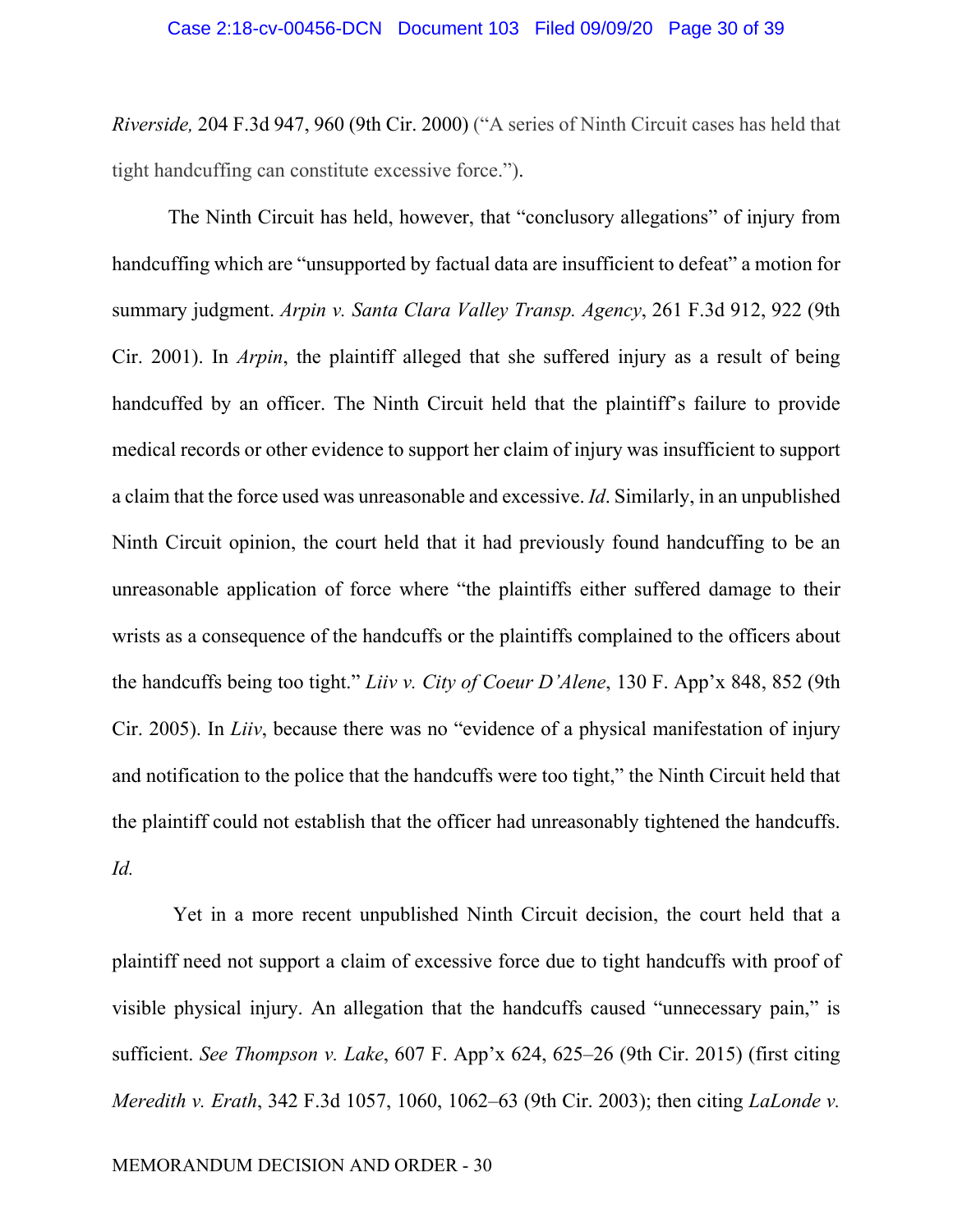*County of Riverside*, 204 F.3d 947, 952, 960 (9th Cir. 2000)). In *LaLonde*, the Ninth Circuit held that a plaintiff's allegations that officers tightly handcuffed him and refused to loosen the handcuffs when he complained, was sufficient to defeat summary judgment for the defendant. 204 F.3d at 960.

At least two courts in this circuit have noted that the decisions in *Arpin* and *Thompson* appear to conflict. *See Smith v. Sergent,* No. 215CV0979GEBDBP, 2017 WL 4284659, at \*6 (E.D. Cal. Sept. 27, 2017); *Chambers v. Steiger*, No. C14–1678–JCC– MAT, 2015 WL 9872531, at \*8 (W.D. Wash. Oct. 29, 2015), *rep. and reco. adopted*, 2016 WL 235764 (W.D. Wash. Jan. 20, 2016). In *Arpin*, the Ninth Circuit required medical or other evidence of injury beyond the plaintiff's own claims. 261 F.3d at 922. In *Thompson*, the Ninth Circuit held that a plaintiff's claims of unnecessary pain were enough. 607 F. App'x at 625. Both *Smith* and *Chambers* found *Arpin* controlling and declined to follow the unpublished decision in *Thompson*. *See Smith*, No. 215CV0979GEBDBP, 2017 WL 4284659, at \*6 ("It appears that most courts in this circuit have held that a plaintiff attempting to prove excessive force must show either a demonstrable injury or that he complained about the handcuffs being too tight and was ignored.") (first citing *Candler*, 2015 WL 2235674, at \*8; then citing *Dillman v. Tuolumne County*, No. 1:13–CV–0404 LJO SKO, 2013 WL 1907379, at \*8 (E.D. Cal. 2013)); *Weldon v. Conlee*, No. 1:13–cv– 0540–LJO–SAB, 2015 WL 1811882, at \*14 (E.D. Cal. Apr. 21, 2015), *aff'd*, 684 F. App'x 612 (9th Cir. 2017); *Gause v. Mullen*, No. CV 12–1439–PHX–RCB(MEA), 2013 WL 5163245, at \*9 (D. Ariz. Sept. 12, 2013); *Nguyen v. San Diego Police Dept.*, No. 11cv2594–WQH–NLS, 2013 WL 12114518, at \*9 (S.D. Cal. Aug. 15, 2013); *Bashkin v.*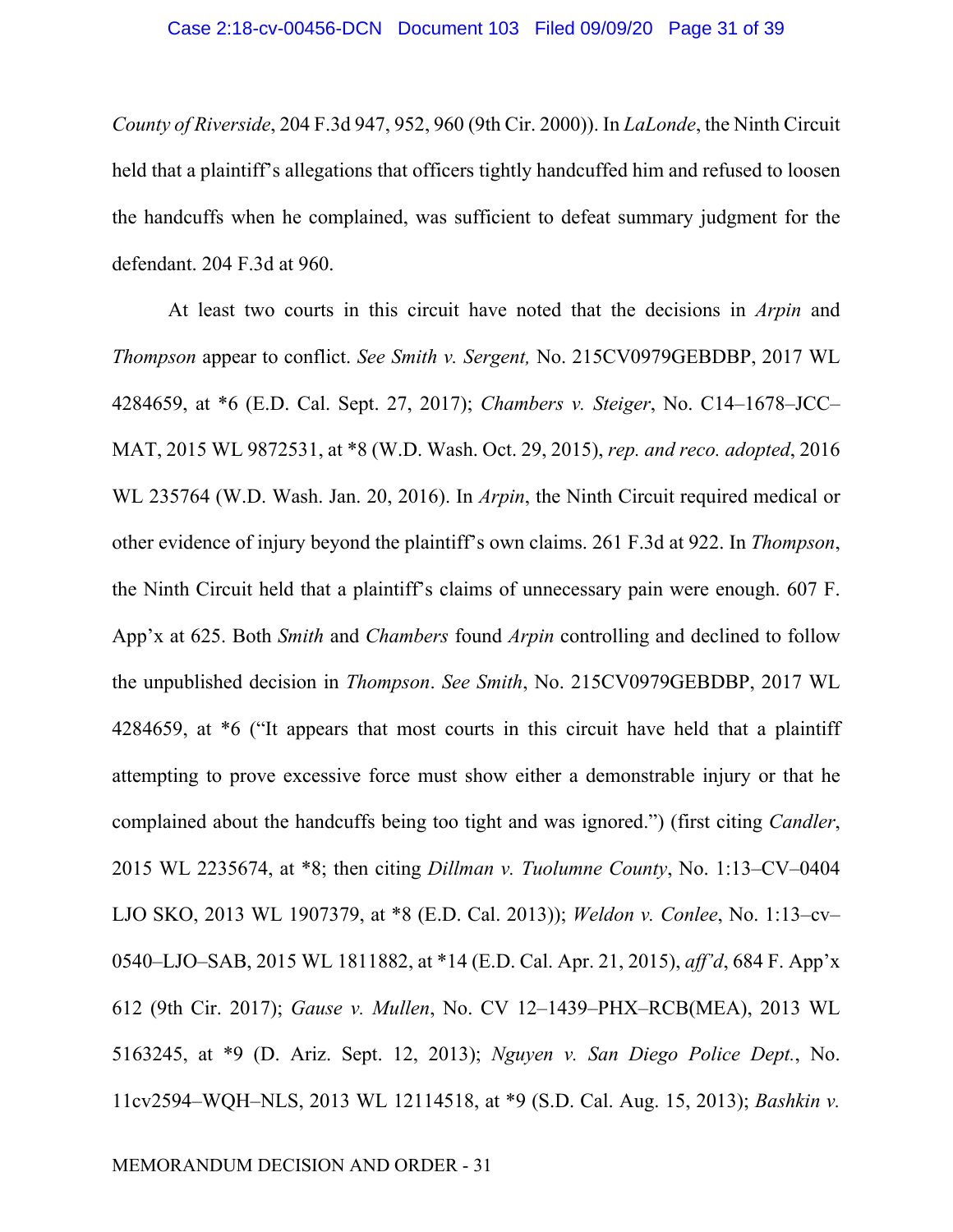*San Diego County*, No. 08cv1450–WQH–WVG, 2010 WL 2010853, at \*7 (S.D. Cal. May 20, 2010); *cf. LaLonde*, 204 F.3d at 952; *Palmer v. Sanderson*, 9 F.3d 1433, 1434–36 (9th Cir. 1993)).

As noted above, Tanner's allegation that the way Cowell handcuffed him and belted him in the patrol vehicle caused him severe pain is sparse. In his response to Defendants' Motion for Summary Judgment, Tanner provides more information on what he is alleging:

Cowell then belted Tanner in a position that caused pain and suffering, making deep marks on his wrists. Tanner has a right not to be subjected to pain and suffering at the hands of the Defendants. Cowell, Swanson, and Stanley's actions to arrest, handcuff and place in a confined area caused the Plaintiff "a lot of grief." Plaintiff was in severe pain due to the handcuffs and the position in which he was belted into the patrol vehicle.

Dkt. 85, at 30. In support of his allegations, he provided a copy of Officer's Cowell's body camera recording of that night, which he titles "PV--Police Video Recording" (Dkt. 85, at iv) on a USB drive.<sup>12</sup> The body camera video starts when Tanner was already handcuffed and placed in the back seat of Officer Cowell's vehicle. Cowell is assisting Tanner in getting out of the vehicle.

Around twenty-eight seconds into the body camera video, Tanner—still in the process of exiting the vehicle—can be heard saying, "Oh, it's killing my hands." PV, at 00:28. Cowell promptly responds, "I'm gonna, I'm gonna adjust those handcuffs when you get out. In fact, I'm gonna take them off of you here for a – there we go." *Id*. A few seconds later, when Tanner is out of the vehicle, Cowell can be heard asking Swanson on the scene,

<sup>&</sup>lt;sup>12</sup> The file name for the recording is PICT0004-2017.11.18  $16-36.08$ .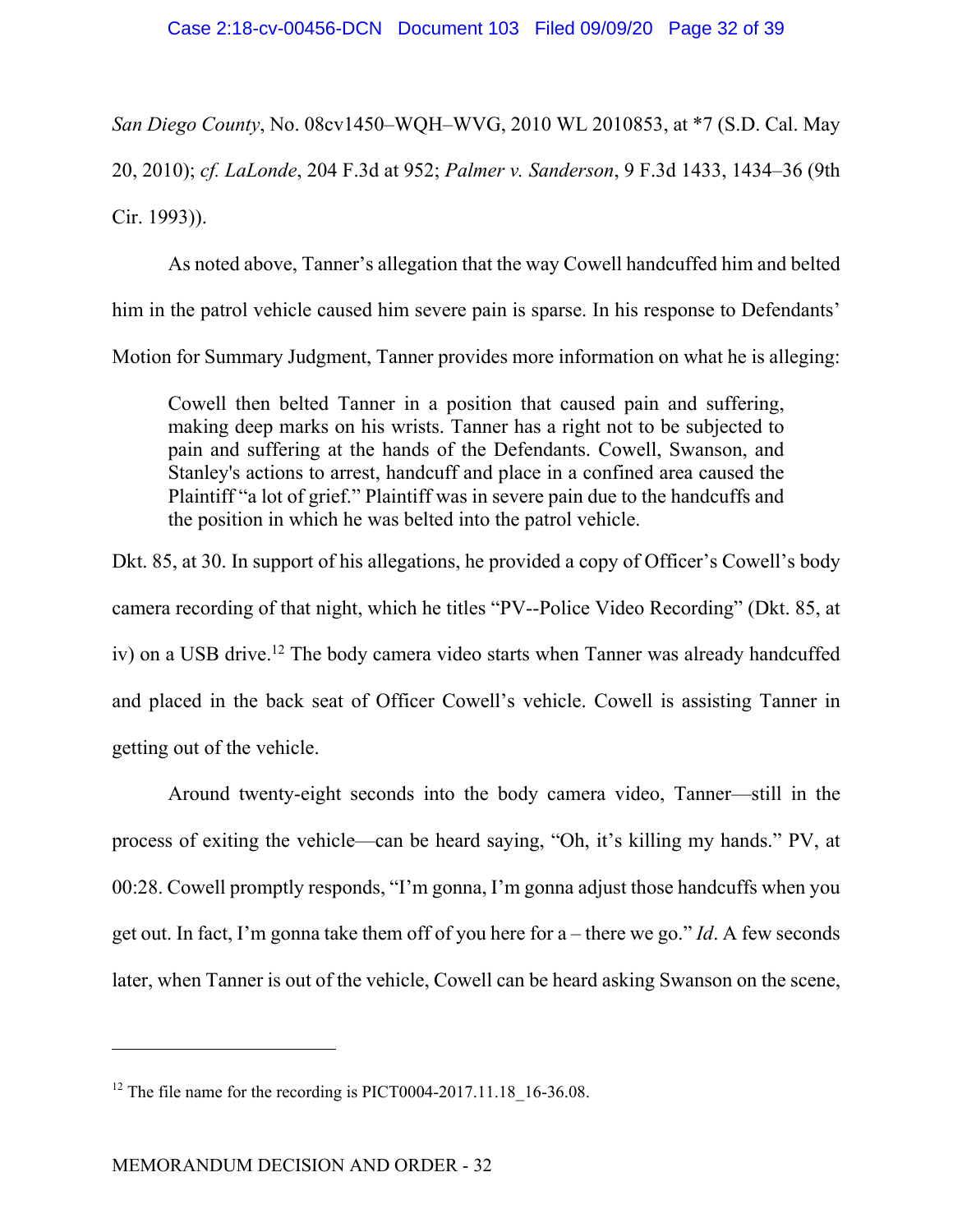#### Case 2:18-cv-00456-DCN Document 103 Filed 09/09/20 Page 33 of 39

"Do you mind if I pull him out of handcuffs?" to which Swanson responds "sure." PV, at 00:54; Dkt. 85-14, at 15. Cowell proceeds to remove the handcuffs from Tanner. In sum, within one minute of Tanner voicing his complaint that the handcuffs were painful, Cowell had removed them. Cowell did not ignore Tanner's complaints of pain.

As Cowell was removing the handcuffs, Tanner asks, "You see that?" PV, at 01:33. Cowell responded, "I do." Tanner then seemingly asks someone else "Do you see it?" *Id.*  It is not clear from the video what the parties are referring to. However, Tanner affirms that he was showing Cowell marks on his wrists from the handcuffs. Dkt. 85-1, at 8 (citing Plaintiff Affidavit, ¶ 101). Officer Swanson also remembers Tanner mentioning marks on his wrists and thinking Tanner was in some kind of pain. Dkt. 85-7, at 108. Cowell does not dispute that he was shown marks on Tanner's wrists from the handcuffs.

After being asked if Cowell "[saw that]," Cowell allowed Tanner to hold his hands "up here," in front of his body rather than be in handcuffs. PV, at 01:43. Tanner mentioned it was difficult for him to do that as he had a bad shoulder, and so Cowell allowed Tanner to hold his hands against his chest instead while Cowell asked Tanner if he understood why he was stopped. Tanner then stated he had the right to remain silent and he had a right to attorney. Cowell acknowledged both before proceeding to ask about whether Tanner was impaired or driving under the influence. Tanner objected to the additional questioning, stating he had already invoked his Fifth Amendment rights. Cowell continued to question Tanner. At the end of Cowell's questioning, he placed Tanner back in handcuffs, but handcuffed him with his arms in front, rather than behind his back. PV, at 03:36.

Tanner has not provided evidence of demonstrable injury from the way he was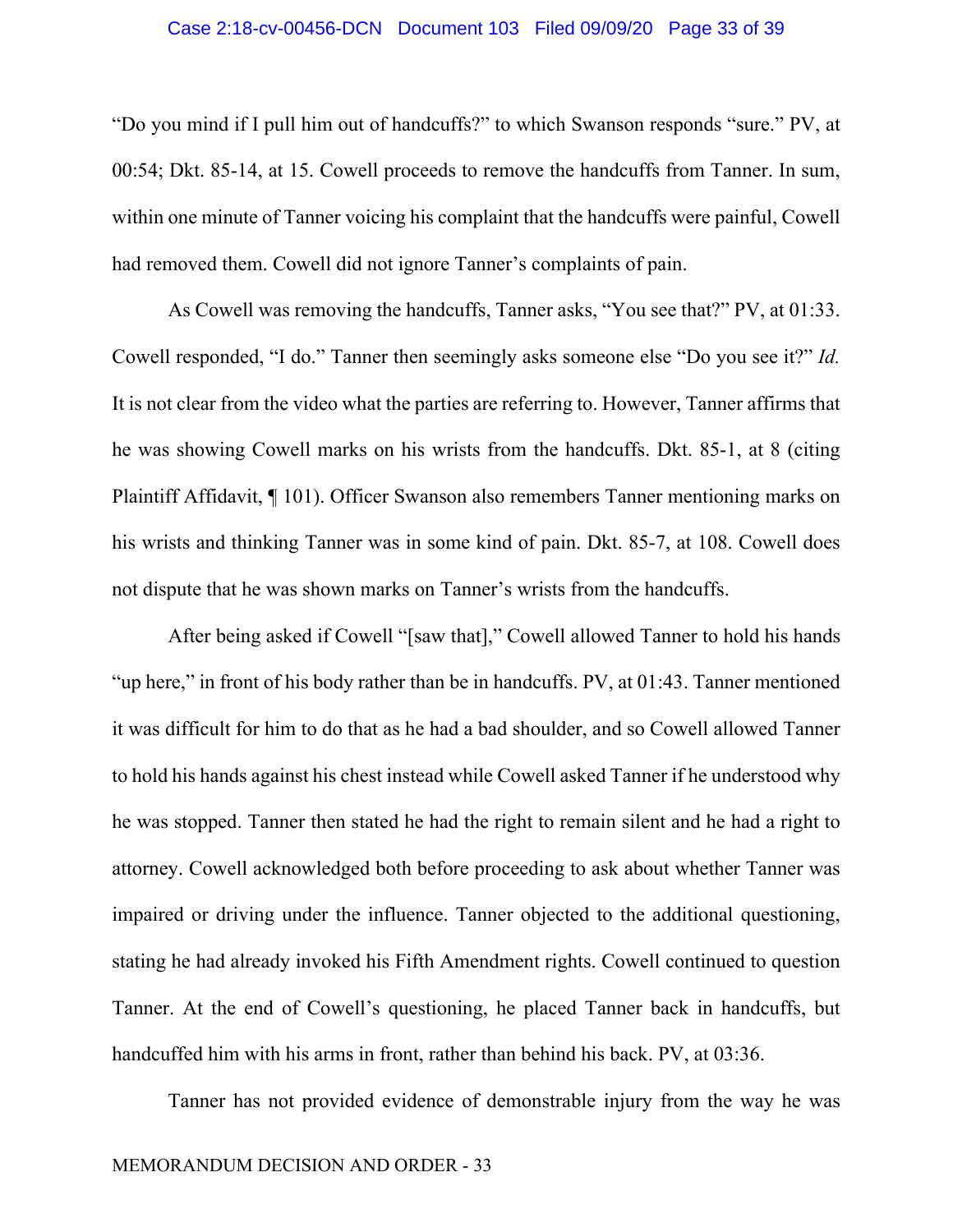#### Case 2:18-cv-00456-DCN Document 103 Filed 09/09/20 Page 34 of 39

handcuffed or belted. In his deposition, Tanner said he was claiming no medical expenses due to the November 18, 2017 incident. Dkt. 73-2, at 62:10–13.

Upon Tanner informing Cowell the handcuffs pained him, Cowell promptly removed them. As Tanner does not show a demonstrable injury or allege that he complained about the handcuffs causing him pain and was ignored, the Court dismisses his claim of excessive force. *See also Thomas v. Cassia Cty., Idaho*, No. 4:17-CV-00256- DCN, 2019 WL 938385, at \*8 n.6 (D. Idaho Feb. 26, 2019), *adhered to on reconsideration*, No. 4:17-CV-00256-DCN, 2019 WL 5270200 (D. Idaho Oct. 17, 2019) ("The Court's decision to grant summary judgment is further supported by [plaintiff's] failure to produce any medical documentation that proves his claimed injuries."); *Law v. City of Post Falls*, 772 F. Supp. 2d 1283, 1300 (D. Idaho 2011) ("Furthermore, like the plaintiff in *Arpin,* in this case Plaintiff has not produced any medical evidence in response to Defendants' motion for summary judgment that the handcuffing resulting in damage to his wrists or hands.").

## *3. False Arrest*

Tanner alleges in his Amended Complaint that Defendant Cowell "false[ly] arrest[ed]" him. Dkt. 4, at  $\P$  76.

IDFG officers had already arrested Tanner prior to Cowell arriving on the scene. Cowell assisted the IDFG officers but never independently arrested Tanner. Cowell reiterated during oral arguments that he never issued any citation to Tanner, whether relating to DUI, obstruction, or otherwise. Tanner has not provided any evidence that Cowell arrested him or cited him for any offense.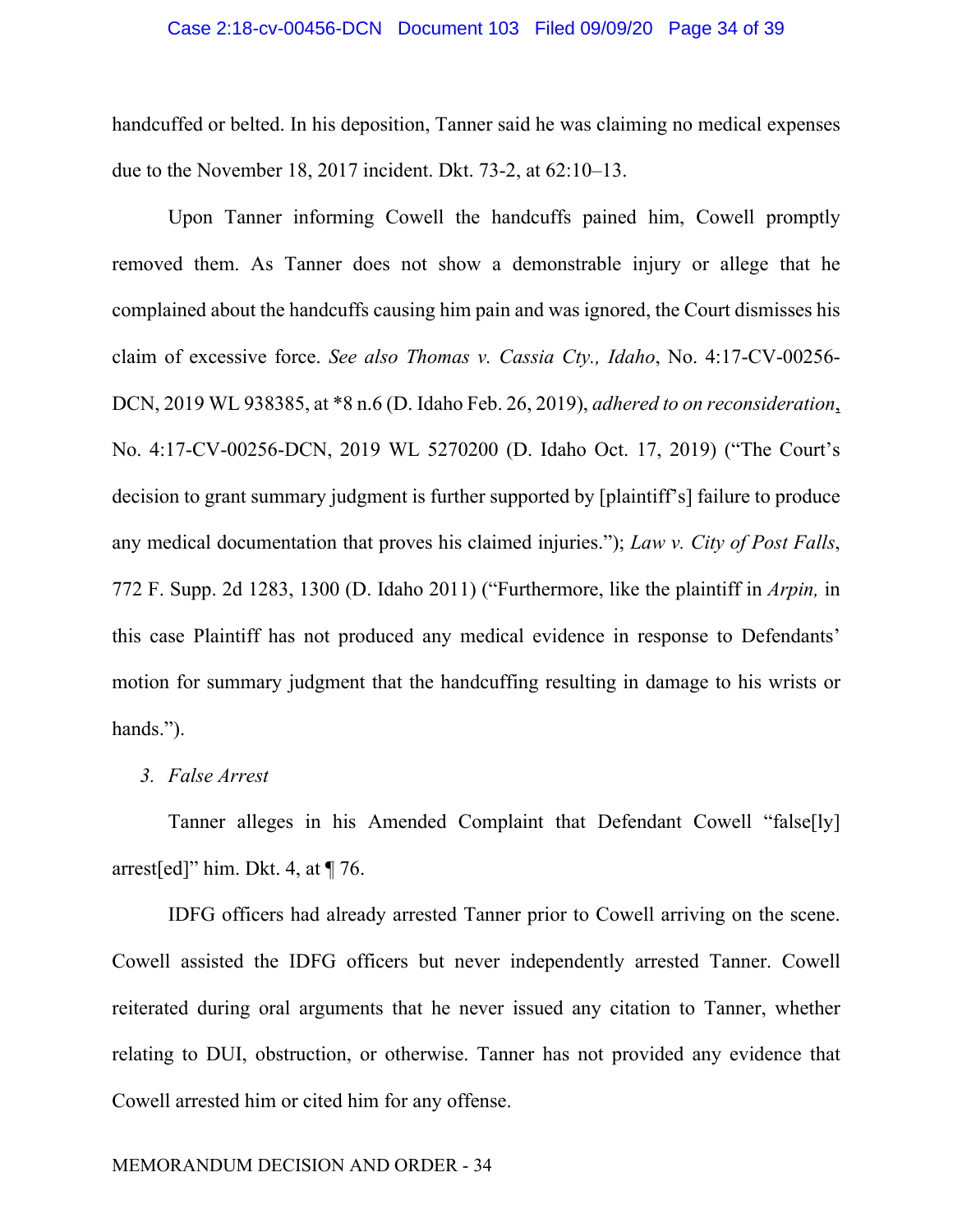As Tanner was only arrested once on November 17, 2017—and the arrest occurred prior to Cowell arriving on the scene—the Court finds that Cowell did not participate in a "false arrest" of Tanner.

*4. Fifth Amendment: Right to Remain Silent* 

Cowell asserts that "the Fifth Amendment applies only to the acts of the federal government and therefore [Tanner's claim in this respect] must be dismissed against" him. Dkt. 72-1, at 12; Dkt. 89, at 7 (citing *Spies v. People of the State of Illinois*, 123 U.S. 131, (1887)).

While technically correct, the Court emphatically disagrees with Cowell's argument. The Fifth Amendment privilege of the right to remain silent is secured against state officers through the Fourteenth Amendment. *Malloy v. Hogan*, 378 U.S. 1, 8 (1964) ("The Fourteenth Amendment secures against state invasion the same privilege that the Fifth Amendment guarantees against federal infringement—the right of a person to remain silent unless he chooses to speak in the unfettered exercise of his own will, and to suffer no penalty, as held in Twining, for such silence."). Tanner, as a *pro se* plaintiff, may have unartfully articulated that he was bringing his Fifth Amendment claim against state officers through the Fourteenth Amendment, but his intent was clear. The Court will construe his claim as such.

The Fifth Amendment provides that no person "shall be compelled in any criminal case to be a witness against himself." U.S. Const. amend. V. "Where the initial request to stop the questioning is clear, 'the police may not create ambiguity in a defendant's desire by continuing to question him or her about it.'" *Anderson v. Terhune*, 516 F.3d 781, 790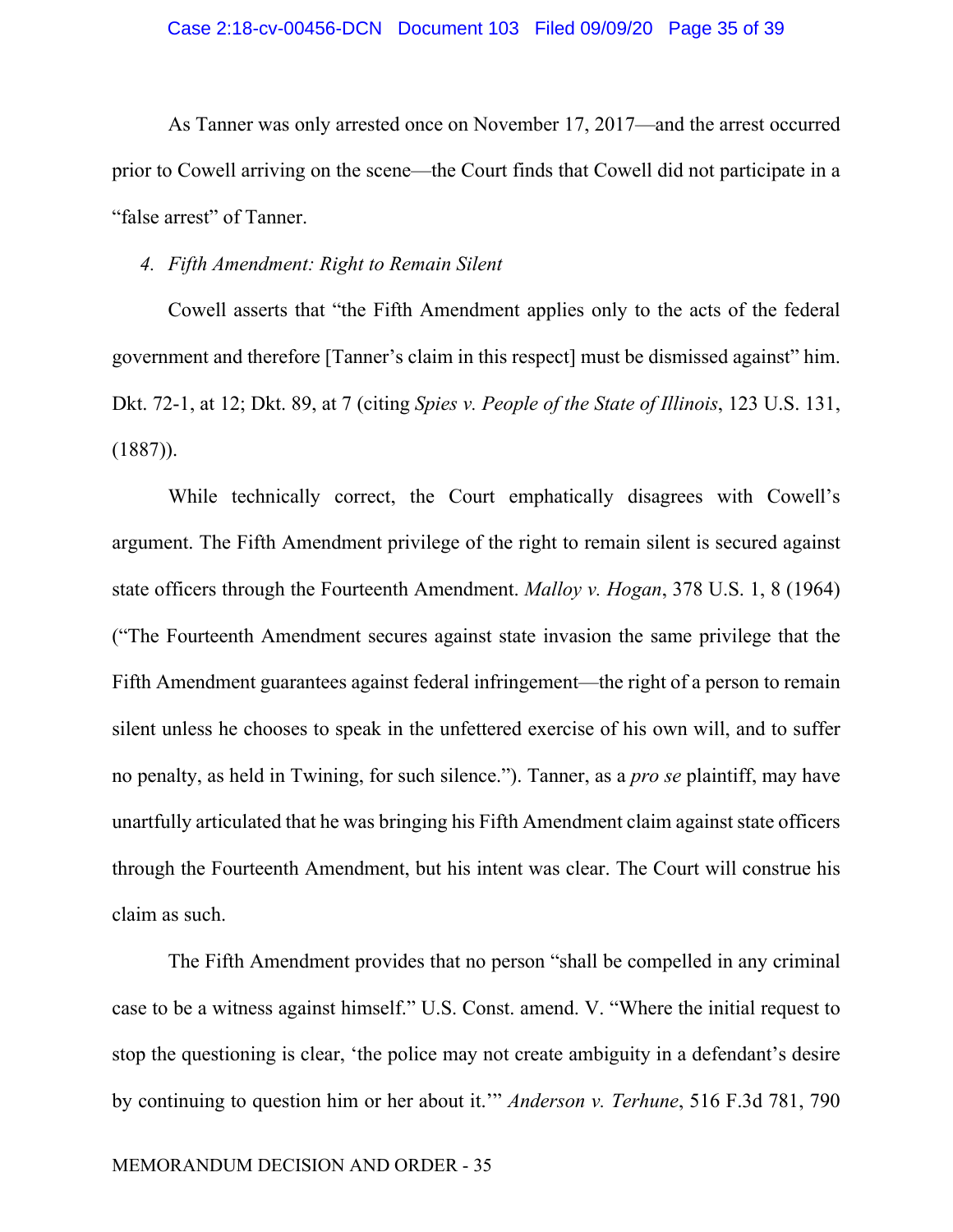(9th Cir. 2008) (quoting *Barrett,* 479 U.S. at 535 n. 5, 107 (Brennan, J., concurring)).

Where the police "parse<sup>[</sup> an arrestee's<sup>[</sup>] invocation into specific subjects, 'the police fail. If to honor a decision of a person in custody to cut off questioning, either by refusing to discontinue the interrogation upon request or by persisting in repeated efforts to wear down his resistance and make him change his mind.'" *Id*. (quoting *Mosley,* 423 U.S. 96, 105–06 (1975)). The net result is that "such follow-up questions allow the officer to avoid honoring the Fifth Amendment and, as in a right to counsel situation, enable[] 'the authorities through 'badger[ing]' or 'overreaching'—explicit or subtle, deliberate or unintentional—[to] wear down the accused and persuade him to incriminate himself.'" *Id*. (quoting *Smith v. Illinois*, 469 U.S. 91, 98 (1984)).

However, the Supreme Court held, in a fractured opinion, that coercive police questioning does not violate a suspect's Fifth Amendment right against compelled selfincrimination unless and until the compelled statement is "used" against the suspect in a "criminal case." *Chavez v. Martinez,* 538 U.S. 760, 766 (2003) (Thomas, J., joined by Rehnquist, C.J., O'Connor, J., and Scalia, J.); *id.* at 777–78 (Souter, J., joined by Breyer, J.). Applying *Chavez*, the Ninth Circuit has held that a statement has been "used in a criminal case" if government officials relied on the incriminating statement "to initiate or prove a criminal charge." *Stoot v. City of Everett*, 582 F.3d 910, 925 n.15 (recognizing that plaintiff's Fifth Amendment rights were not violated until the prosecutor used his coerced statements in an affidavit and at arraignment).

Here, Tanner fails to allege which, if any, of his statements were used to initiate or prove a criminal charge. He alleges that Cowell arrested him for drunk driving and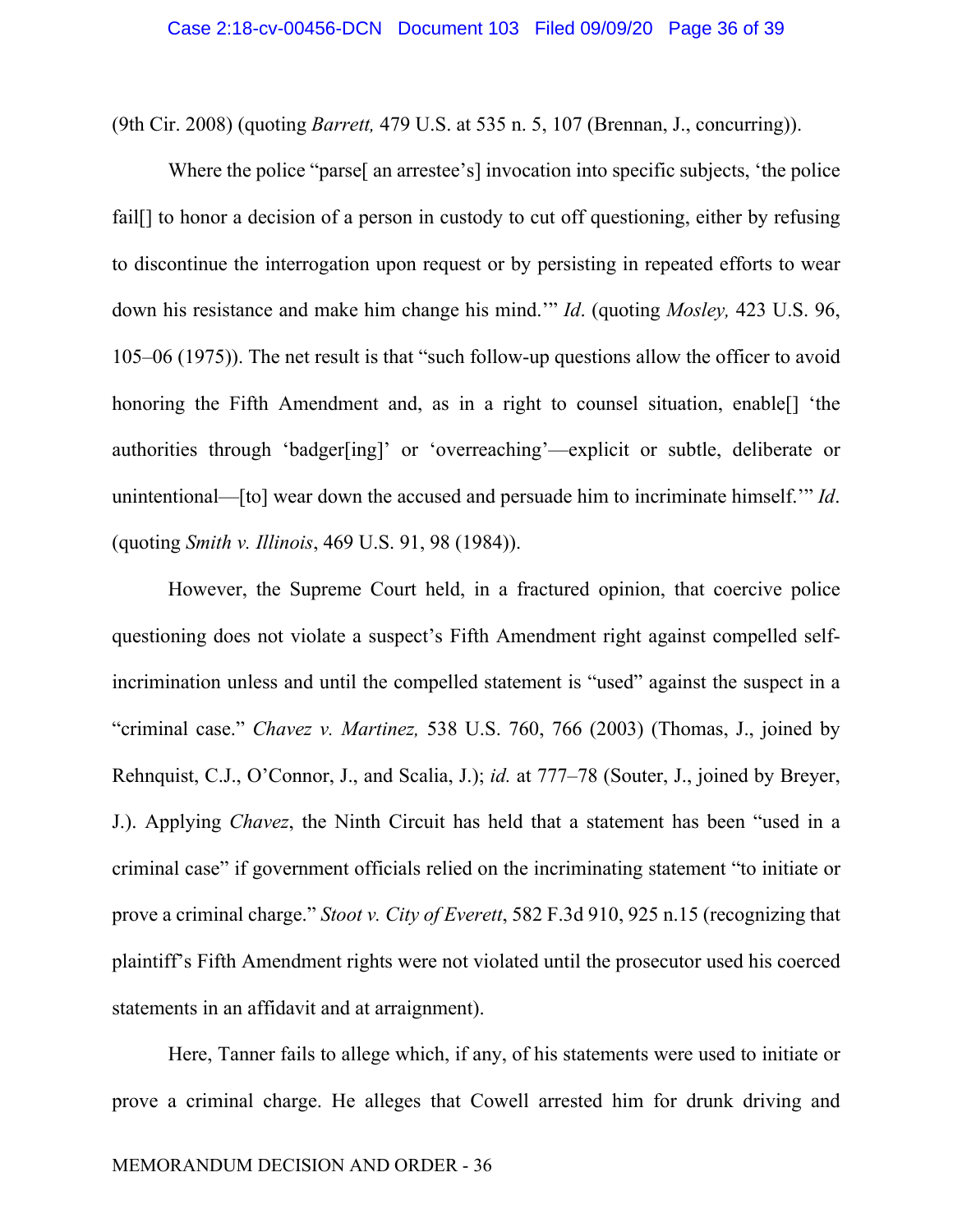## Case 2:18-cv-00456-DCN Document 103 Filed 09/09/20 Page 37 of 39

obstructing an officer as punishment for asserting his right to remain silent. As stated previously, Tanner has provided no evidence that he was arrested by Cowell at all, let alone for those two charges. Additionally, there is no record illustrating that any statements Tanner made to Cowell, or other officers, that night were used against him in any criminal proceeding.<sup>13</sup> Absent such evidence, the Court holds Tanner's Fifth Amendment right against compelled self-incrimination was not violated—despite Cowell's failure to honor a decision of a person in custody to cut off questioning. As there is no constitutional violation, the Court dismisses Tanner's Fifth Amendment claim under § 1983 against Cowell.

## *5. Conclusion*

The Court finds Cowell did not violate Tanner's constitutional rights. Thus, it does not review Cowell's qualified immunity claims prior to dismissing Tanner's § 1983 against Cowell.

# **6. Tanner's Fourth Cause of Action**

Tanner's fourth cause of action is for declaratory judgment and injunctive relief. He seeks to enjoin Defendants from operating wildlife checkpoint roadblocks and to mandate that Defendants only stop fishermen, hunters, and trappers at wildlife check stations, rather than the public at large. As the Court has already held that the routine IDFG wildlife checkpoint roadblocks which briefly stop the public for the purpose to effectively manage

 $13$  The prosecutor dismissed the two counts (failing to stop and report at a check station and eluding a police office) brought by the State of Idaho against Tanner at his pre-trial conference. Dkt 85-14, Transcript of January 11, 2018, Pretrial Conference, at 48.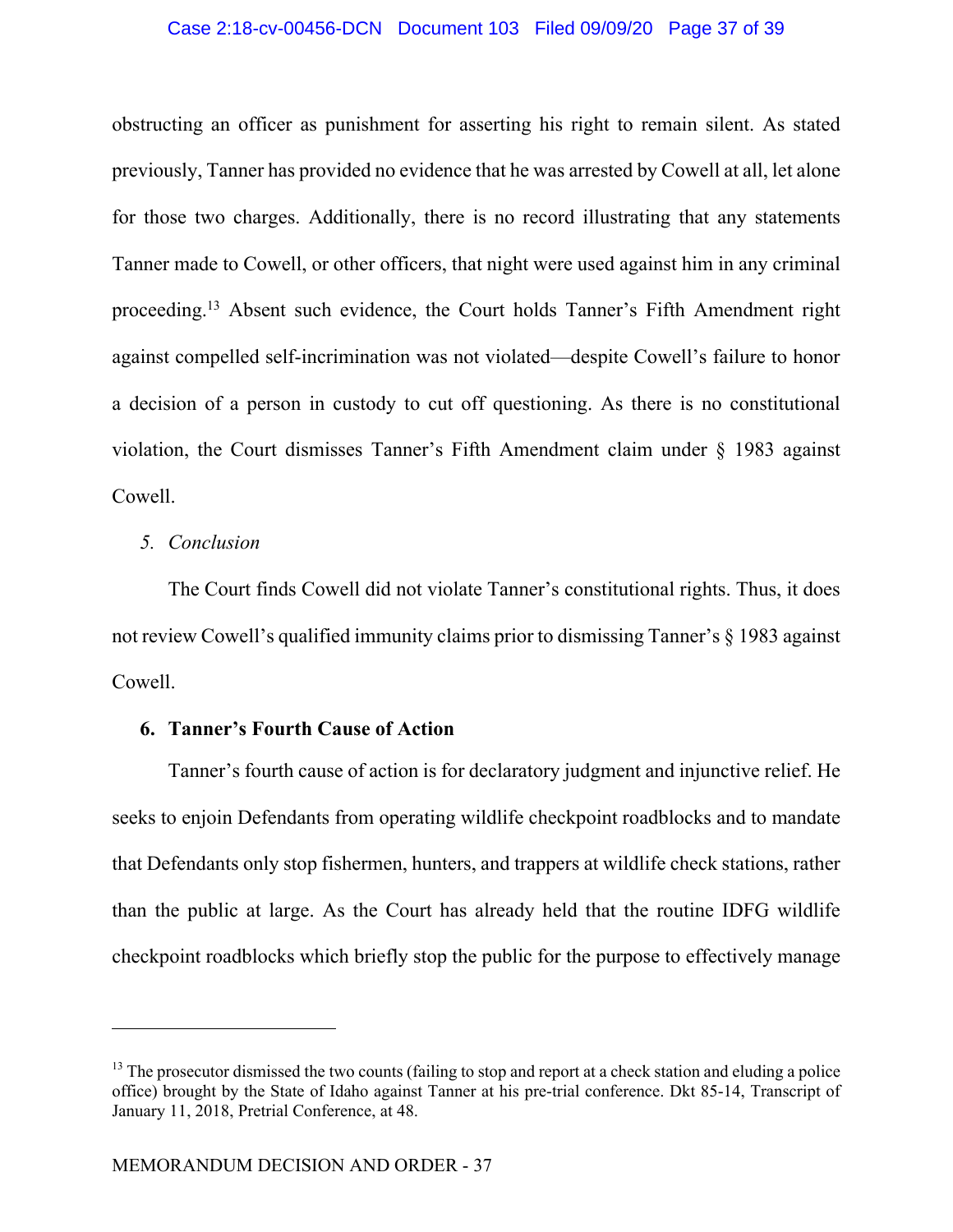the state's wildlife resources are both constitutional and statutorily authorized, such relief would be inappropriate. The Court dismisses Tanner's Fourth Cause of Action.

# **7. Tanner's Motion to Strike**

During oral arguments, Tanner moved to strike Cowell's affidavit on the grounds that Cowell lacked personal knowledge of events that occurred prior to his arrival at the gas station. Specifically, Tanner argues that Cowell cannot testify to the events that occurred at the wildlife check point.

The Court has reviewed Cowell's affidavit. Dkt. 72-4. In it, Cowell testifies that he overheard a radio call from the Boundary County Communication Police Dispatch ("dispatch") that a driver had failed to yield. *Id*. ¶ 6. He further testifies that Officer Swanson was the individual who advised dispatch that the driver refused to pull over, despite the fact that the pursuing officer's vehicle had its lights and sirens activated. Based on the information from dispatch, he determined it was a "high risk" situation. *Id*. ¶ 7.

Cowell is not testifying as to the truth of what dispatch or Officer Swanson asserted. Rather, he is providing foundation for his own opinion. In other words, what Tanner alleges are *facts* asserted are actually part of Cowell's *opinion*. The Court will give Cowell's opinion the weight it deems appropriate. The Court denies Tanner's motion to strike.<sup>14</sup>

 $14$  The Court notes that it did not rely on Cowell's affidavit concerning the events that occurred prior to his arrival on the scene in determining whether to grant Defendants' Motions for Summary Judgment.